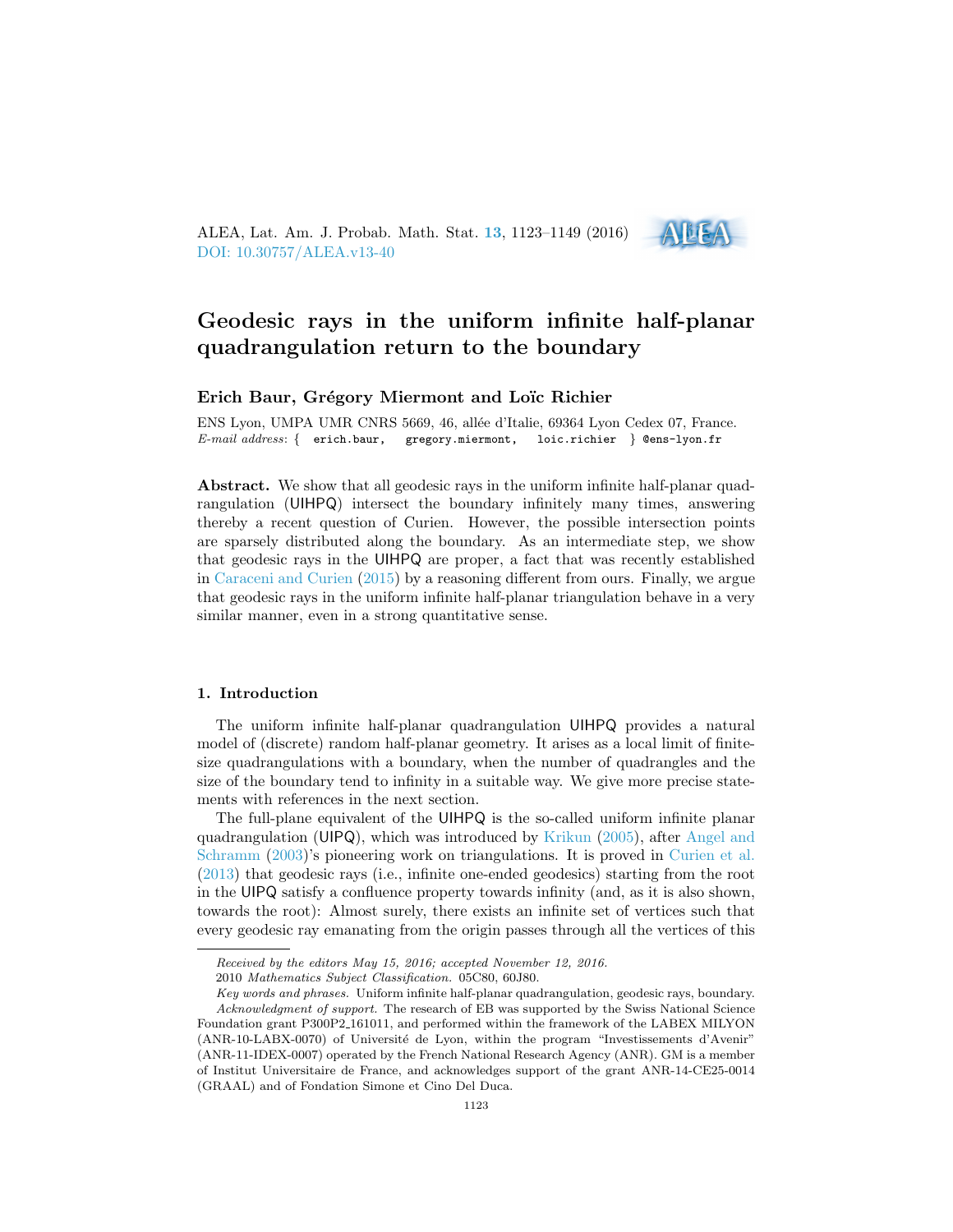set. In other words, geodesic rays in the UIPQ are essentially unique, in the sense that the Gromov boundary of the UIPQ contains only a single point.

In a recent work [Caraceni and Curien](#page-25-0) [\(2015\)](#page-25-0), Caraceni and Curien showed that the analog coalescence property of geodesics holds in the half-planar model UIHPQ: There is with probability one an infinite sequence of distinct vertices, which are all hit by every geodesic ray emanating from the root. Our main result of this paper shows that this property holds in the UIHPQ in a very strong sense.

<span id="page-1-0"></span>**Theorem 1.1.** Almost surely, every geodesic ray in the UIHPQ hits the boundary infinitely many times. More specifically, almost surely there is an infinite sequence of distinct vertices all lying on the boundary of the UIHPQ, such that every geodesic ray passes through every point of this sequence except maybe for a finite number.



<span id="page-1-1"></span>FIGURE 1.1. Artistic drawing of the UIHPQ (here, for simplicity, with a simple boundary) with two distinguished geodesics emanating from the root vertex  $\rho$  called the maximal or *leftmost geodesic* (in red) and the minimal or rightmost geodesic (in green). All geodesic rays starting from  $\rho$  lie in between the maximal and minimal geodesic. Their joint intersection points with the boundary are thus intersection points for *any* geodesic ray emanating from  $\rho$ .

After having introduced some notation, we will outline our strategy for proving Theorem [1.1](#page-1-0) at the beginning of Section [3.](#page-7-0) In Section [4,](#page-16-0) we obtain more precise information on the set of times (and points) of intersection with the boundary, see Proposition [4.3.](#page-18-0) More specifically, by analyzing two distinguished geodesics starting from the root vertex, we will construct an infinite set of boundary vertices, which contains all possible points of intersection with any geodesic ray. See Figure [1.1.](#page-1-1) Our construction will imply that geodesic rays hit both "sides" of the boundary (see Section [2.2.3](#page-6-0) for the exact terminology) infinitely many times; however, the time between two hits has a logarithmic tail. Section [5](#page-18-1) contains an extension of our results to the uniform infinite half-planar triangulation UIHPT, see Theorem [5.3.](#page-24-0)

The UIHPQ considered here has a non-simple boundary, meaning that the boundary vertices cannot be connected by a simple curve. In other words, there are pinchpoints along the boundary. The analog of the UIHPQ with a simple boundary, which we denote by  $UHPQ^{(s)}$  (see [Angel and Curien,](#page-25-3) [2015;](#page-25-3) [Curien and Miermont,](#page-25-4) [2015,](#page-25-4)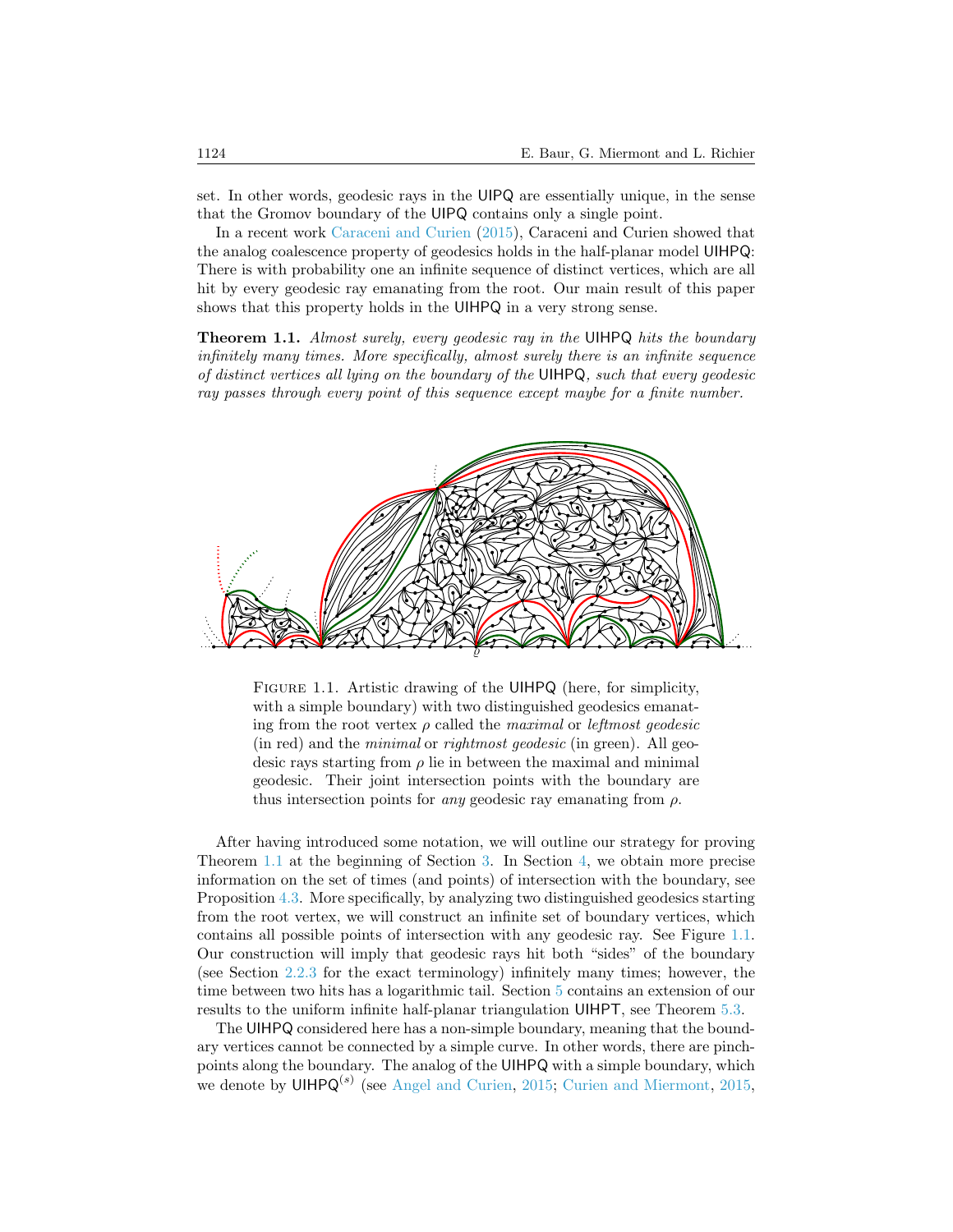and [Angel,](#page-25-5) [2005](#page-25-5) for the triangular analog), can be constructed by a pruning procedure applied to the UIHPQ, cf. [Curien and Miermont](#page-25-4) [\(2015\)](#page-25-4), and this construction will allow us to argue in Corollary [3.7](#page-15-0) that our results on geodesics transfer to the  $U$ IHPQ $^{(s)}$ .

The uniform infinite planar quadrangulation UIPQ contains a distinguished infinite sequence of vertices, the so-called spine. This sequence can be interpreted as a self-avoiding infinite path in the UIPQ, which is, as it is shown in [Curien et al.](#page-25-2) [\(2013\)](#page-25-2), almost surely hit only a finite number of times by the collection of geodesic rays starting from the root. This result should be seen in comparison with our Theorem [1.1,](#page-1-0) see Remark [3.5](#page-13-0) for more on this. In particular, in the UIPQ, there are self-avoiding paths of infinite length which are finally avoided by any geodesic ray. As our arguments leading to Theorem [1.1](#page-1-0) show, such paths do not exist in the UIHPQ: Any infinite self-avoiding path in the UIHPQ must cross any geodesic ray infinitely often.

The fact that the spine is eventually left by the collection of geodesic rays emanating from the root is a key step in [Curien et al.](#page-25-2) [\(2013\)](#page-25-2) to prove the confluence property towards infinity, and our approach borrows to some extent from the ideas presented there.

We will rely on a [Schaeffer](#page-26-1)-type encoding of the UIHPQ going back to Schaeffer [\(1998\)](#page-26-1); [Bouttier et al.](#page-25-6) [\(2004\)](#page-25-6); [Curien and Miermont](#page-25-4) [\(2015\)](#page-25-4) in terms of uniformly labeled critical Galton-Watson trees, which are attached to the down-steps of a two-sided simple random walk. The key observation for Theorem [1.1](#page-1-0) is expressed in Proposition [3.1.](#page-9-0) There, we find the exact distribution of the minimal label, which is attained in the trees attached to an excursion above  $-1$  of the simple random walk. A related quantity is studied in Lemma 14 in [Curien et al.](#page-25-2) [\(2013\)](#page-25-2), see also Remark [3.5](#page-13-0) below. In the last section, we argue that a variant of the Schaeffer-type encoding can be used to construct the uniform infinite half-planar triangulation UIHPT, and then a similar strategy works for the UIHPT as well, resulting in Theorem [5.3.](#page-24-0) In particular, somewhat surprisingly, we will see that geodesic rays in the UIHPT behave in a quantitatively very similar manner.

#### 2. The uniform infinite half-planar quadrangulation

The UIHPQ is an infinite random quadrangulation with an infinite boundary, which comes equipped with an oriented root edge lying on the boundary. Let us first briefly recall the notion of planar quadrangulations with a boundary.

2.1. Planar maps and quadrangulations with a boundary. A finite planar map is a finite connected graph properly embedded in the two-dimensional sphere, that is, in such a way that edges intersect only at their endpoints. As usual, we regard two such maps as being equivalent, if they differ only by a homeomorphism that preserves the orientation of the sphere.

The faces of a planar map are the connected components of the complement of the union of its edges. The degree of a face is the number of its incident edges, where, as usual, an edge that lies entirely in a face is counted twice.

A planar map is a quadrangulation with a boundary, if all faces have degree four, except possibly one face called the root face, which can have an arbitrary (even) degree. The edges surrounding the root face form the boundary of the quadrangulation. We do not require the boundary to be a simple curve.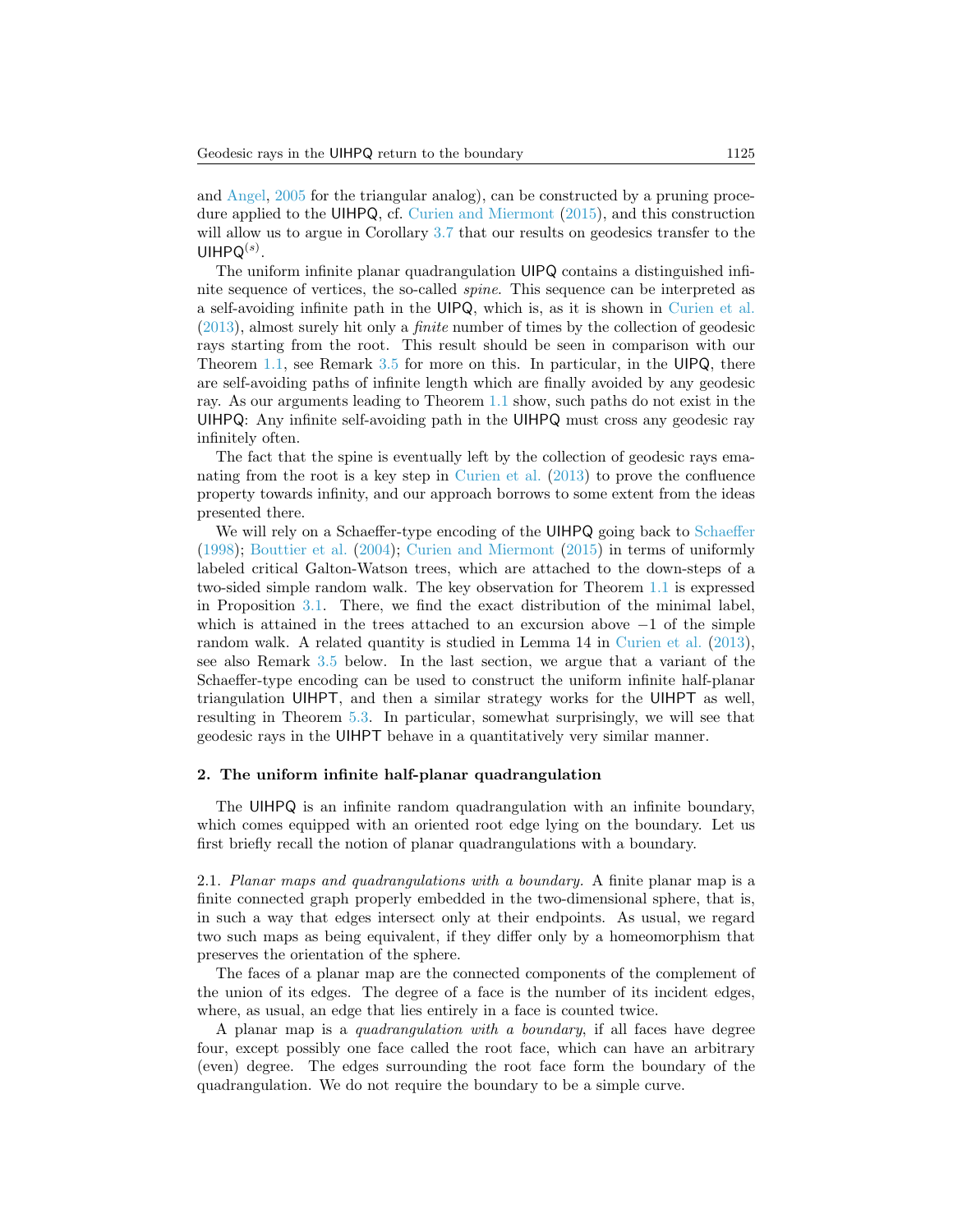The size of a quadrangulation with a boundary is the number (possibly infinite) of its non-root or inner faces. The size of the boundary, which is also called the perimeter of the map, is given by the degree of the root face. Note that since quadrangulations are bipartite, the perimeter is an even number.

Provided the perimeter is non-zero, in which case the map is seen as a single vertex map, we root such a quadrangulation by specifying one distinguished oriented edge on the boundary, in such a way that the root face lies to the right of that edge. The origin of the root edge is called the root vertex. We write  $\mathcal{Q}_f$  for the set of all finite (rooted) quadrangulations with a boundary. Of course, if the perimeter of an element  $q \in \mathcal{Q}_f$  is equal to four, we may view q more naturally as a quadrangulation without boundary.

Equipped with the usual graph distance  $d_{gr}$ , the vertex set  $V(\mathfrak{m})$  of a rooted planar map m is a pointed metric space. Let us next recall the so-called local *topology* on the set  $\mathcal{Q}_f$  (or more generally, on the set of finite rooted maps).

Given a rooted planar map  $\mathfrak m$  with root vertex  $\rho$ , we denote by  $\text{Ball}_r(\mathfrak m)$  for  $r \geq 0$ the combinatorial ball of radius  $r$ , that is, the submap of  $\mathfrak m$  containing all vertices v of m with  $d_{gr}(\varrho, v) \leq r$ , together with the edges of m connecting such vertices. Now if  $m$  and  $m'$  are two rooted planar maps, the local distance between  $m$  and  $m'$ is defined as

$$
d_{\text{map}}(\mathfrak{m}, \mathfrak{m}') = \left(1 + \sup\{r \ge 0 : \text{Ball}_r(\mathfrak{m}) = \text{Ball}_r(\mathfrak{m}')\}\right)^{-1}.
$$

The local topology is the topology induced by  $d_{\text{map}}$ , and we write Q for the completion of  $\mathcal{Q}_f$  with respect to  $d_{\text{map}}$ . Elements in  $\mathcal{Q}\backslash\mathcal{Q}_f$  are called *infinite quadran*gulations with a boundary.

The UIHPQ  $Q_{\infty}^{\infty}$  is a random (rooted) infinite quadrangulation with an infinite boundary, which can be obtained as a local limit of random elements in  $\mathcal{Q}_f$ , in the following ways.

Firstly, let  $Q_n^{\sigma}$  be uniformly chosen among all rooted quadrangulations of size *n* with a boundary of size  $2\sigma$ ,  $\sigma \in \mathbb{N} = \{1, 2, ...\}$ . Curien and Miermont proved in [Curien and Miermont](#page-25-4) [\(2015\)](#page-25-4) that with respect to  $d_{\text{map}}$ ,

$$
Q_n^{\sigma} \xrightarrow[n \to \infty]{(d)} Q_{\infty}^{\sigma}, \quad Q_{\infty}^{\sigma} \xrightarrow[\sigma \to \infty]{(d)} Q_{\infty}^{\infty}.
$$

Here,  $Q^{\sigma}_{\infty}$  is the so-called uniform infinite planar quadrangulation with a boundary of length  $2\sigma$ , see [Curien and Miermont](#page-25-4) [\(2015\)](#page-25-4) for a precise description. Similar convergences hold if  $Q_n^{\sigma}$  is chosen uniformly among all rooted quadrangulations of size n with a simple boundary of size  $2\sigma$ , that is, if  $Q_n^{\sigma}$  is a uniform rooted quadrangulation of the  $2\sigma$ -gon with n inner faces. In this case, the limiting map when first  $n \to \infty$  and then  $\sigma \to \infty$  is the uniform infinite planar quadrangulation with a simple boundary  $UH P Q^{(s)}$ , as alluded to above (see [Angel and Curien,](#page-25-3) [2015](#page-25-3) for details).

Secondly, the UIHPQ  $Q_{\infty}^{\infty}$  arises also as the local limit of random elements in  $\mathcal{Q}_f$  when the boundary grows simultaneously with the size of the map. More specifically, assume that  $\sigma_n$  grows much slower than n. Then it is shown in [Baur](#page-25-7) [et al.](#page-25-7) [\(2016\)](#page-25-7) that

$$
Q_n^{\sigma_n} \xrightarrow[n \to \infty]{(d)} Q_\infty^{\infty}.
$$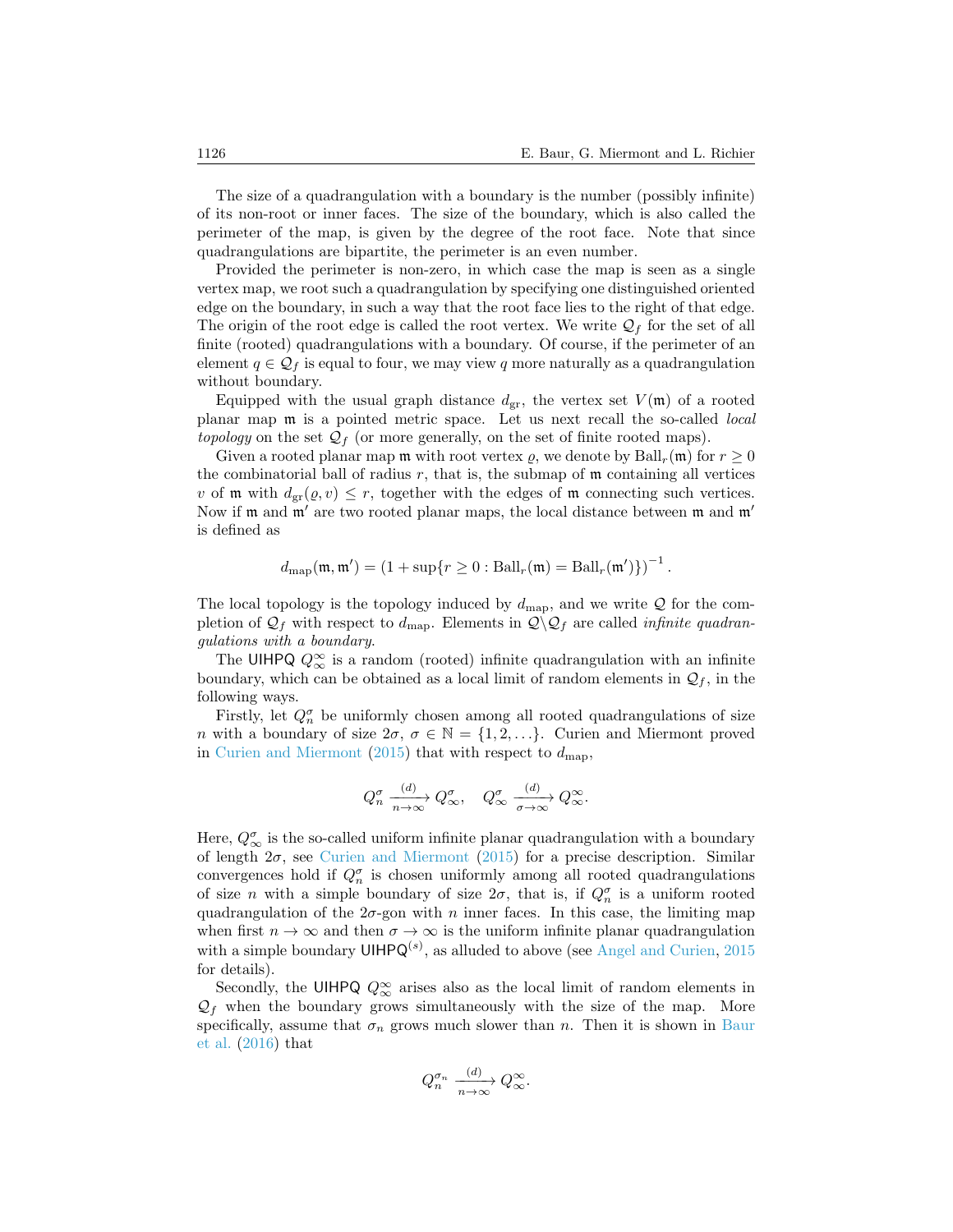In [Curien and Miermont](#page-25-4) [\(2015\)](#page-25-4), the UIHPQ  $Q_{\infty}^{\infty}$  is constructed from an extended Schaeffer-type mapping applied to a so-called *uniform infinite treed bridge* of infinite length, and we will recall and work with this construction in the following section.

A new construction of the UIHPQ which is better suited to study the metric balls around the root has recently been given in [Caraceni and Curien](#page-25-0) [\(2015\)](#page-25-0). Although we will work with the first construction, we adopt some notation from there.

In the following section, we introduce certain deterministic objects which encode (non-random) infinite quadrangulations via a Schaeffer-type mapping. Randomized versions of these objects will then encode the UIHPQ.

#### 2.2. A Schaeffer-type construction.

2.2.1. Well-labeled trees and infinite treed bridges. Recall the definition of a (rooted) finite planar tree  $\tau$ , see, e.g., [Le Gall and Miermont](#page-26-2) [\(2012\)](#page-26-2). We denote by  $|\tau|$  the number of its edges and write  $V(\tau)$  for the vertex set of  $\tau$ .

A well-labeled tree  $(\tau, \ell)$  is a pair of a rooted planar tree  $\tau$  and integer labels  $\ell = (\ell(u))_{u \in V(\tau)}$ , which are attached to the vertices of  $\tau$ , according to the following rule: Whenever  $u, v \in V(\tau)$  are connected by an edge, then  $|\ell(u) - \ell(v)| \leq 1$ .

For  $k \in \mathbb{Z}$ , we let  $LT_k$  be the set of all finite well-labeled plane trees, whose root is labeled k. The set of all well-labeled plane trees is denoted  $LT = \bigcup_{k \in \mathbb{Z}} LT_k$ .

As in [Curien and Miermont](#page-25-4) [\(2015\)](#page-25-4) or [Caraceni and Curien](#page-25-0) [\(2015\)](#page-25-0), we will work with so-called *treed bridges*. We will only need their infinite versions, which we define next. First, an *infinite bridge* is a two-sided sequence  $\mathbf{b} = (\mathbf{b}(i) : i \in \mathbb{Z})$  with  $b(0) = 0$  and  $|b(i + 1) - b(i)| = 1$ . An index i for which  $b(i + 1) = b(i) - 1$  is called a down-step of b. The set of all down-steps of b is denoted DS(b).

**Definition 2.1.** We call *infinite treed bridge* a pair  $(b, T)$ , where **b** is an infinite bridge and T is a mapping from  $DS(b)$  to LT with the property that  $T(i) \in LT_{b(i)}$ , i.e.,  $T(i)$  is a well-labeled tree whose root has label  $b(i)$ .

We write  $TB^{-\infty}$  for the set of all infinite treed bridges which have the property that  $\inf_{i\in\mathbb{Z}_+} \mathsf{b}(i) = -\infty$  and  $\inf_{i\in\mathbb{Z}_-} \mathsf{b}(i) = -\infty$ , where  $\mathbb{Z}_+ = \{0,1,2,\ldots\},\ \mathbb{Z}_- =$  $\{\ldots, -2, -1, 0\}.$ 

<span id="page-4-0"></span>2.2.2. The Bouttier-Di Francesco-Guitter mapping. We now construct a mapping Φ, which we call the Bouttier-Di Francesco-Guitter mapping, that sends elements in  $TB<sup>−∞</sup>$  to infinite quadrangulations with an infinite boundary. The uniform infinite half-planar quadrangulation UIHPQ is then obtained from applying Φ to a random element ( $b_{\infty}, T_{\infty}$ ) in TB<sup>-∞</sup>, whose law we specify in the next section.

We stress that usually (e.g., in [Curien and Miermont,](#page-25-4) [2015,](#page-25-4) or in [Caraceni and](#page-25-0) [Curien,](#page-25-0) [2015\)](#page-25-0), the Bouttier-Di Francesco-Guitter mapping is first introduced as a bijection between finite versions of treed bridges and (rooted and pointed) finitesize quadrangulations with a boundary. Then it is argued that the mapping can be extended to elements in  $TB^{-\infty}$ , yielding infinite quadrangulations. However, since we will here only work with infinite quadrangulations, we directly describe the mapping as a function

$$
\Phi: \mathsf{T}\mathsf{B}^{-\infty}\longrightarrow \mathcal{Q}.
$$

Let  $(b, T) \in TB^{-\infty}$ . It is convenient to work with the following representation of  $(b, T)$  in the plane: We identify  $b = (b(i) : i \in \mathbb{Z})$  with the labeled bi-infinite line, which is obtained from connecting the neighboring vertices of  $\mathbb Z$  by edges and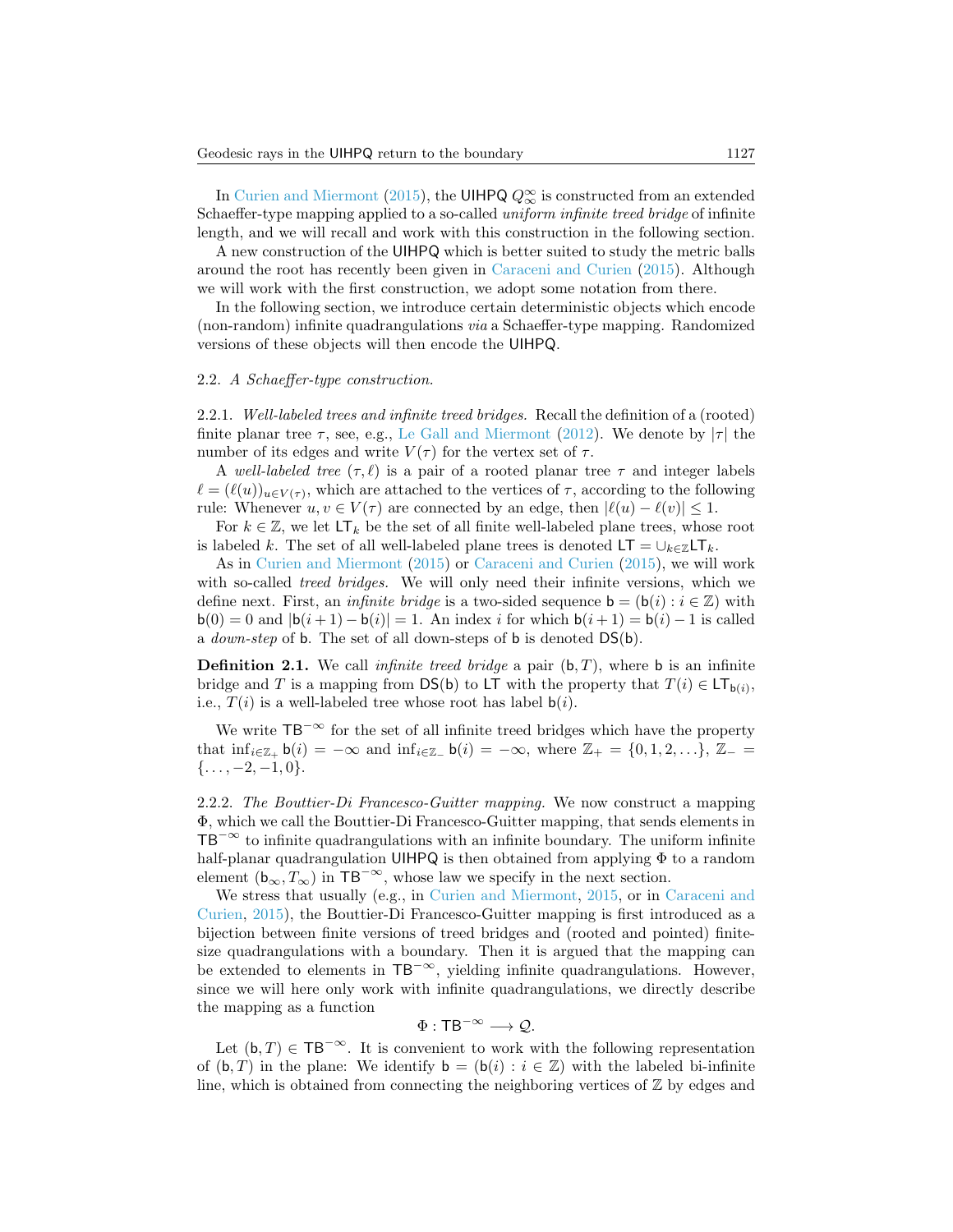assigning to  $i \in \mathbb{Z}$  the label  $b(i)$ . Then we graft a proper embedding of the tree  $T(i)$  for  $i \in \text{DS(b)}$  to the vertex i in the upper half-plane, by identifying the root of  $T(i)$  with the vertex i. See Figure [2.2.](#page-5-0) Note our small abuse of notation: We denote here by  $i \in DS(b)$  an index of b as well as a vertex of the representation of b.

The vertex set of such a representation of  $(b, T)$  is therefore given by  $\mathbb Z$  and the union of the tree vertices of  $T(i)$ ,  $i \in \text{DS(b)}$ , where we interpret the root of  $T(i)$  and the vertex  $i \in \mathbb{Z}$  as one and the same vertex. Following the wording of [Caraceni](#page-25-0) [and Curien](#page-25-0) [\(2015\)](#page-25-0), we call the vertices which belong to the trees  $T(i)$ ,  $i \in DS(b)$ , real vertices, and the vertices  $j \in \mathbb{Z}$  above which no trees are grafted, i.e., the vertices  $j$  that do not correspond to down-steps of b, *phantom vertices.* A *corner* of (the representation of)  $(b, T)$  is an angular sector between two consecutive edges, in the clockwise contour or left-to-right order. Henceforth we shall consider only real corners, i.e., corners that are incident to real vertices and lie in the upper halfplane. By a small abuse of notation, given a vertex  $v \in T(i)$ ,  $i \in DS(b)$ , we shall simply write  $\ell(v)$  for its label, and we let  $\ell(c) = \ell(v)$  if c is a corner incident to v.



<span id="page-5-0"></span>Figure 2.2. The Bouttier-Di Francesco-Guitter mapping. Vertex 0 of  $\mathbb Z$  is indicated by an arrow. The visible trees are attached to the vertices  $-2$ , 1 and 2 of  $\mathbb{Z}$ , which are labeled 0, 1 and 0, respectively. These vertices correspond to down-steps of the bridge.

We now consider the bi-infinite sequence of corners  $(c_i)_{i\in\mathbb{Z}}$  obtained from ordering the real corners of  $(b, T)$  according to the left-to-right order, where we agree that  $c_0$  is the left-most real corner with label 0, which appears in  $T(i)$ ,  $i \in DS(b) \cap \mathbb{Z}_+$ . See again Figure [2.2.](#page-5-0) For  $i \in \mathbb{Z}$ , we denote by succ $(c_i)$  the first corner among  $c_{i+1}, c_{i+2}, \ldots$ , which has label  $\ell(c_i)-1$ . Note that such a corner always exists, since  $\inf_{i\in\mathbb{Z}_+}$  b(i) =  $-\infty$ . We call succ(c<sub>i</sub>) the successor of i. As indicated on the right side of Figure [2.2,](#page-5-0) we draw for every  $i \in \mathbb{Z}$  an arc between the corner  $c_i$  and  $succ(c_i)$ in the upper half-plane, in such a way that arcs do only possibly intersect at their endpoints. We finally erase the phantom vertices and the edges that stem from the representation of  $(b, T)$ . We obtain a locally finite quadrangulation M with an infinite boundary  $\partial M$ , which we root in the (oriented) edge that corresponds to the first step of the bridge to the right of 0. A detailed explanation of this correspondence is given in the next section. In other words, the root face that lies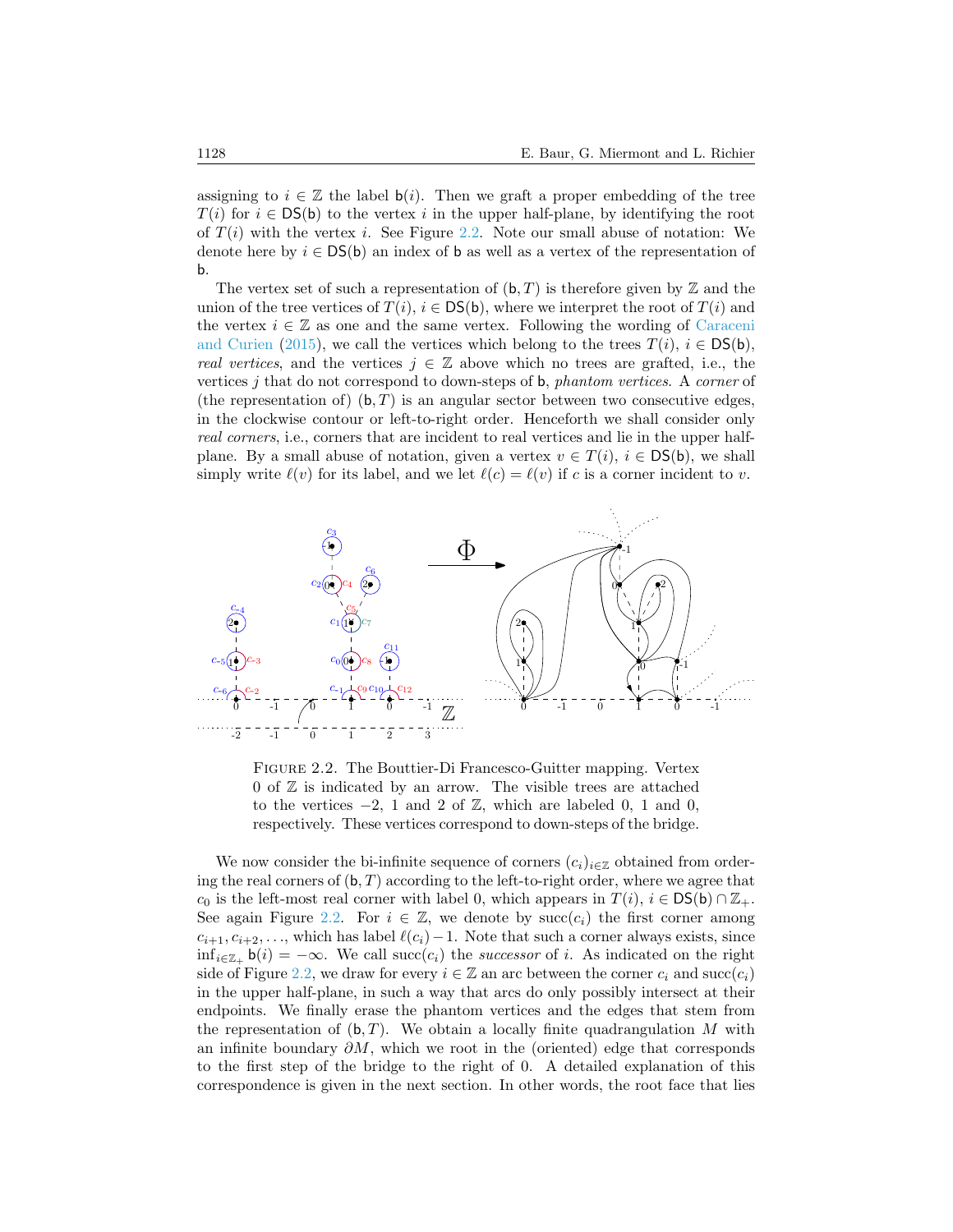to the right of the root edge has infinite degree, and the edges surrounding it form the (infinite) boundary  $\partial M$  of the map.

We let  $\Phi((\mathbf{b}, T)) = M$  be the rooted infinite quadrangulation with an infinite boundary obtained in this way.

<span id="page-6-0"></span>2.2.3. Identification of the boundary. If we identify  $\mathbb Z$  with the bi-infinite line by connecting neighboring vertices with an edge, then the Bouttier-Di Francesco-Guitter mapping establishes a one-to-one correspondence between the edges of  $\mathbb Z$ and those of the boundary  $\partial M$  of  $M = \Phi((b, T))$ , as it is visible in Figures [2.2](#page-5-0) and [2.3.](#page-8-0) More precisely, for a given  $(b, T)$ , we define a function

$$
\varphi : \mathbb{Z} \to V(\partial M)
$$

as follows: Vertex  $i \in \mathbb{Z}$  of the representation of b (which is labeled  $b(i)$ ) is mapped to itself, if i is a real vertex. By definition, this is the case if and only if  $i \in DS(b)$ . Otherwise, we search for the next real corner to the right of  $i$  which has label b(i), and define  $\varphi(i)$  to be the vertex incident to it. Then the edge  $\{i, i+1\}$  of  $\mathbb Z$ corresponds to a unique edge from  $\varphi(i)$  to  $\varphi(i+1)$  of  $\partial M$ , and the assignment is one-to-one. Instead of being more formal, we refer to Figure [2.3.](#page-8-0)

We will call  $\varphi(\mathbb{Z}_-)$  and  $\varphi(\mathbb{Z}_+)$  the left and right part of the boundary of M, respectively. Of course,  $\partial M = \varphi(\mathbb{Z}_+) \cup \varphi(\mathbb{Z}_+)$ . Moreover, M is rooted in the (oriented) edge between  $\varphi(0)$  and  $\varphi(1)$ .

<span id="page-6-1"></span>2.2.4. Construction of the UIHPQ. Recall the definition of  $LT_k$  for  $k \in \mathbb{Z}$ . Let  $\rho_k$  be the Boltzmann measure on  $LT_k$  given by  $\rho_k((\tau, \ell)) = 12^{-|\tau|}/2$ . The measure  $\rho_k$  is the law of a so-called uniformly labeled critical geometric Galton-Watson tree. This means that if  $(\tau, \ell)$  is distributed according to  $\rho_k$ , then  $\tau$  has the law of a Galton-Watson tree with a geometric offspring distribution of parameter  $1/2$ . Moreover, conditionally on  $\tau$ ,  $\ell : V(\tau) \to \mathbb{Z}$  is the random labeling of  $\tau$  such that the root receives label k, and independently for each edge  $e = \{u, v\}$  of  $\tau$ ,  $\ell(u) - \ell(v)$  is uniformly distributed over  $\{-1, 0, 1\}$ . We refer, e.g., to [Le Gall and Miermont](#page-26-2) [\(2012,](#page-26-2) Section 2.2) for more details.

Let  $\mathbf{b}_{\infty} = (\mathbf{b}_{\infty}(i) : i \in \mathbb{Z})$  be a two-sided simple symmetric random walk with  $\mathsf{b}_{\infty}(0) = 0$ , that is,  $(\mathsf{b}_{\infty}(i) : i \in \mathbb{Z}_+)$  and  $(\mathsf{b}_{\infty}(i) : i \in \mathbb{Z}_-)$  are two independent simple symmetric random walks starting from 0.

Conditionally on  $b_{\infty}$ , define a (random) function  $T_{\infty} : DS(b_{\infty}) \to LT$  by letting  $T_{\infty}(i)$  for  $i \in \text{DS}(\mathfrak{b}_{\infty})$  be a well-labeled tree with law  $\rho_{\mathfrak{b}_{\infty}(i)}$ , independently in  $i \in \text{DS}(b_{\infty}).$ 

We call the random element  $(b_{\infty}, T_{\infty})$  of TB<sup>-∞</sup> a *uniform infinite treed bridge*.

**Definition 2.2.** The UIHPQ  $Q_{\infty}^{\infty} = (V(Q_{\infty}^{\infty}), d_{\text{gr}}, \varrho)$  is the random infinite quadrangulation with an infinite boundary obtained from applying the Bouttier-Di Francesco-Guitter mapping to a uniform infinite treed bridge  $(b_{\infty}, T_{\infty})$ , i.e.,

$$
Q_{\infty}^{\infty} = \Phi((\mathsf{b}_{\infty}, T_{\infty}))\,.
$$

We will write  $\ell_{\infty}(v)$  for the label of a vertex  $v \in V(T_{\infty}(i)), i \in \text{DS}(\mathbf{b}_{\infty}),$  which we also identify with a vertex of  $Q_{\infty}^{\infty}$  via the Bouttier-Di Francesco-Guitter mapping.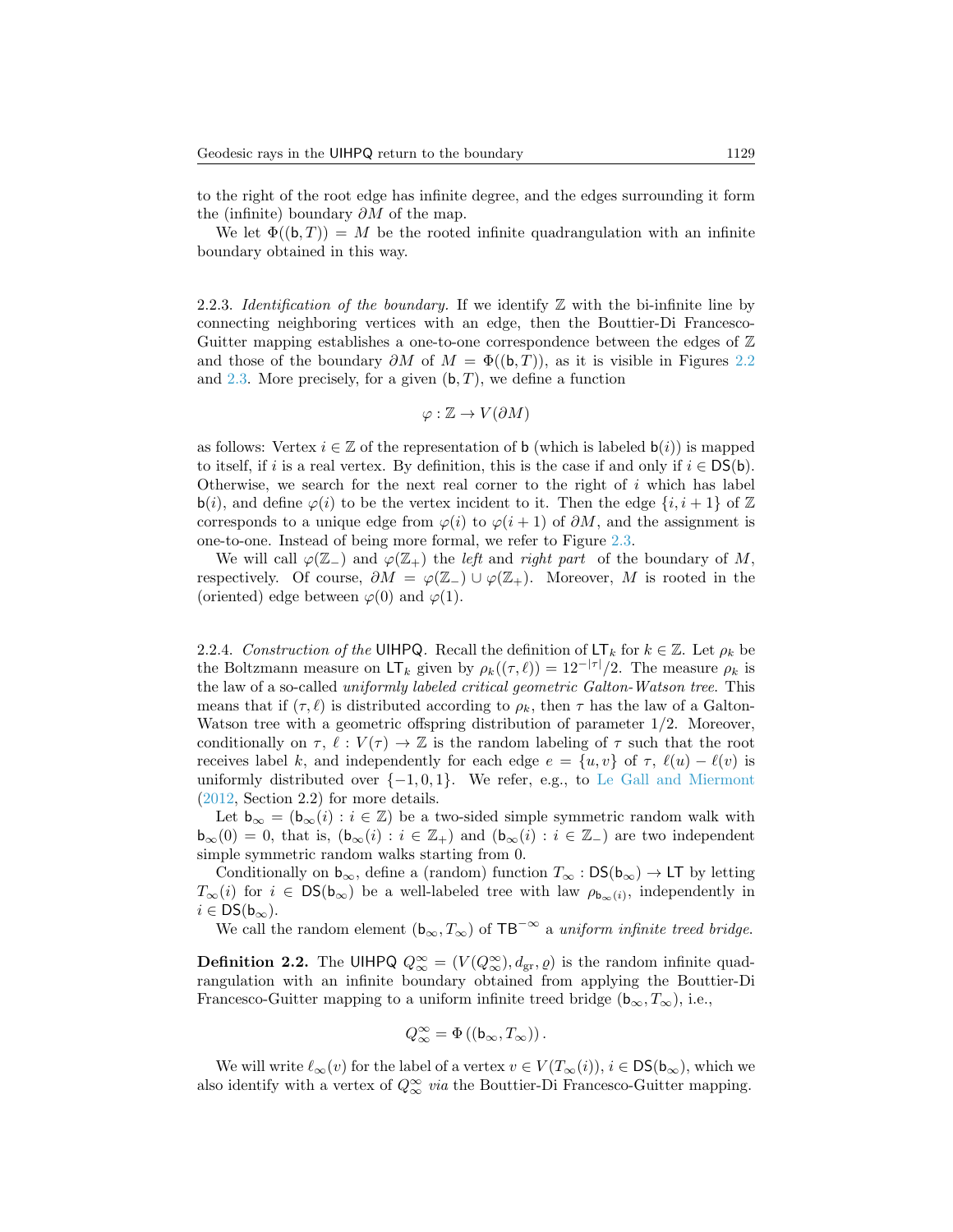2.3. Geodesics in the UIHPQ. Let  $G = (V(G), E(G))$  be a graph. A geodesic in G is a path of possibly infinite length, which visits a sequence (or chain) of vertices  $\gamma =$  $(\gamma(0), \gamma(1), ...)$  of G such that for  $i, j \in \mathbb{Z}_0$  for which  $\gamma$  is defined,  $d_{\text{gr}}(\gamma(i), \gamma(j)) =$  $|i-j|$ . An infinite geodesic  $\gamma$  with  $\gamma(0) = v \in V(G)$  is called a *geodesic ray* started at v.

Note that we view a geodesic as a sequence of concatenated edges. In particular, if G is a non-simple graph as in the case of the UIHPQ, a geodesic is usually not specified by its vertices alone.

Let  $(b, T) \in TB^{-\infty}$  be an infinite treed bridge. We will now define particular geodesic rays in the infinite quadrangulation  $\Phi((b, T))$ . Recall the definition of the sequence of corners  $(c_i)_{i\in\mathbb{Z}}$  obtained from ordering the real corners of  $(b, T)$ according to the contour order, as well as the definition of the successor-mapping; see Section [2.2.2.](#page-4-0) We write succ<sup>(i)</sup> for the *i*-fold composition of the successormapping and denote by  $V(c)$  the vertex incident to the corner c.

**Definition 2.3** (Maximal geodesic). Let  $(b, T) \in TB^{-\infty}$ , and let  $v \in V(\Phi((b, T)))$ be a vertex of the quadrangulation associated to  $(b, T)$ . Let c be the leftmost (real) corner of  $(b, T)$  incident to v. Then the maximal geodesic started at v is given by the chain of vertices incident to the iterated successors of c, that is,  $\gamma_{\text{max}}^v(0) = v$ , and then for  $i \in \mathbb{N}$ ,

$$
\gamma_{\max}^v(i) = \mathcal{V}(\text{succ}^{(i)}(c)),
$$

and with edges connecting succ<sup>(i)</sup>(c) to succ<sup>(i+1)</sup>(c) for  $i \in \mathbb{Z}_+$ .

We will simply write  $\gamma_{\text{max}}$  for the maximal geodesic started from the root  $\rho$ . See Figure [2.3](#page-8-0) for an illustration of the maximal geodesic in the UIHPQ. It is a direct consequence of the definition that maximal geodesics finally coalesce. Indeed, consider the first vertex incident to a corner  $c_i$  for  $i \in \mathbb{Z}_+$ , which is visited by  $\gamma_{\max}^v$ . Let v' be the first vertex incident to a corner  $c_j, j \geq i$ , which is visited by  $\gamma_{\text{max}}$ . Then v' is also visited by  $\gamma_{\text{max}}^v$ , and from that moment on,  $\gamma_{\text{max}}^v$  and  $\gamma_{\text{max}}$  coincide.

Of special interest is the class of proper geodesics, which generalizes the construction of maximal geodesics, in the sense that the connecting edges do not necessarily emanate from leftmost corners.

**Definition 2.4** (Proper geodesic). A geodesic ray  $\gamma$  is proper, if for every  $i \in \mathbb{Z}_+$ ,

$$
\ell(\gamma(i+1)) = \ell(\gamma(i)) - 1.
$$

It turns out that in the UIHPQ, almost surely every geodesic ray is proper. This fact has already been proved in [Caraceni and Curien](#page-25-0) [\(2015\)](#page-25-0), but we will give an alternative proof in Corollary [3.6.](#page-14-0) In particular, it makes sense to call maximal geodesics leftmost geodesics. In Section [4,](#page-16-0) we shall also consider minimal or rightmost geodesics.

### <span id="page-7-0"></span>3. Proof of the main results

To begin with, let us describe our general strategy for proving Theorem [1.1.](#page-1-0) We will first show that the maximal geodesic  $\gamma_{\rm max}$  hits both parts of the boundary of the UIHPQ infinitely many times, see Proposition [3.4](#page-13-1) below. For that purpose,

we will study the sets  $\mathcal{R}_+$  and  $\mathcal{R}_-$  of intersection times of  $\gamma_{\text{max}}$  with the right and left part of the boundary. It turns out that both  $\mathcal{R}_+$  and  $\mathcal{R}_-$  are regenerative sets. Moreover, we find a representation of these sets in terms of the infinite treed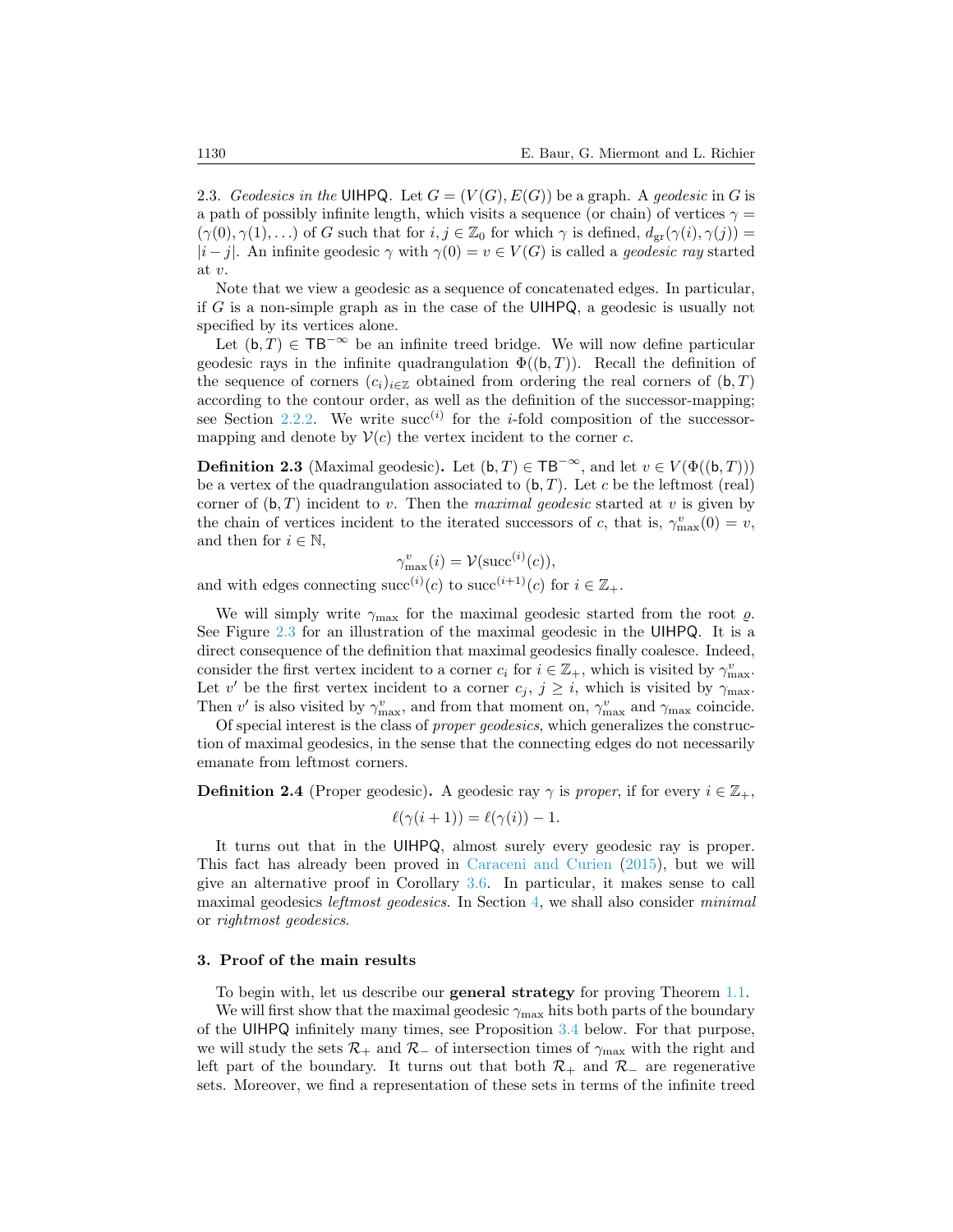

<span id="page-8-0"></span>FIGURE 2.3. The UIHPQ and its maximal geodesic  $\gamma_{\text{max}}$ .

bridge encoding the UIHPQ, which involves the minimal label attained in the trees between two subsequent minima of the bridge. The crucial step is formulated as Proposition [3.1](#page-9-0) below, where we compute the exact distribution of such a minimal label. Once we know that  $\gamma_{\text{max}}$  touches both parts of the boundary infinitely often, we also know that every geodesic ray must cross  $\gamma_{\text{max}}$  infinitely many times. From this, we readily deduce that any geodesic ray is proper, as it was already shown in [Caraceni and Curien](#page-25-0) [\(2015,](#page-25-0) Proposition 4.8) for geodesic rays started from the root vertex, by means different from ours. Since any proper geodesic ray lies finally in between  $\gamma_{\text{max}}$  and the boundary, an appeal to Proposition [3.4](#page-13-1) allows us to conclude the proof of Theorem [1.1.](#page-1-0)

We first introduce some more notation. Let  $(b, T) \in TB^{-\infty}$  be an infinite treed bridge. For  $j \in \mathbb{Z}_+$ , we write

$$
H_j(\mathbf{b}) = \inf \{ m \in \mathbb{Z}_+ : \mathbf{b}(m) = -j \}, \quad H'_j = \sup \{ m \in \mathbb{Z}_- : \mathbf{b}(m) = -j \}
$$

for the first time b hits  $-j$  to the right of zero or to the left of zero, respectively. Note that both  $H_j(\mathbf{b})$  and  $H'_j(\mathbf{b})$  are finite for each  $j \in \mathbb{Z}_+$ , almost surely.

Moreover, for  $i \in \text{DS(b)}$ , we write  $\ell_i = (\ell_i(u))_{u \in V(T(i))}$  for the labels of the vertices of the tree  $T(i) \in \mathsf{LT}_{\mathsf{b}(i)}$ . Recall that if r is the root vertex of  $T(i)$ , then  $\ell_i(r) = b(i).$ 

For  $j \in \mathbb{Z}_+$ , we let

$$
\Delta_j((\mathbf{b}, T)) = \max_{i \in \text{DS}(\mathbf{b}) \cap [H_j, H_{j+1})} - \left(\min_{u \in V(T(i))} \ell_i(u) + j\right), \text{ and}
$$

$$
\Delta'_j((\mathbf{b}, T)) = \max_{i \in \text{DS}(\mathbf{b}) \cap [H'_{j+1}, H'_j)} - \left(\min_{u \in V(T(i))} \ell_i(u) + j\right),
$$

where  $H_j = H_j(\mathbf{b}_{\infty})$ , and  $H'_j = H'_j(\mathbf{b}_{\infty})$ . In words,  $\Delta_j((\mathbf{b}, T)) \in \mathbb{Z}_+$  is the absolute value of the minimal label shifted by  $|b(H_j)| = j$  in the trees  $T(i)$  that are attached to the infinite bridge **b** on  $[H_j, H_{j+1})$ . A similar interpretation holds for  $\Delta'_{j}((\mathbf{b},T))$ . We simply write  $\Delta_{j}$  and  $\Delta'_{j}$  for the random numbers  $\Delta_{j}((\mathbf{b}_{\infty},T_{\infty}))$ and  $\Delta'_{j}((\mathfrak{b}_{\infty},T_{\infty}))$ , where  $(\mathfrak{b}_{\infty},T_{\infty})$  is a uniform infinite treed bridge as specified in Section [2.2.4.](#page-6-1) The strong Markov property shows that  $\Delta_j$  has the same law as  $\Delta_0$ , and  $\Delta'_j$  has the same law as  $\Delta'_0$ , for each  $j \in \mathbb{Z}_+$ . As we show next, their distributions can be computed explicitly.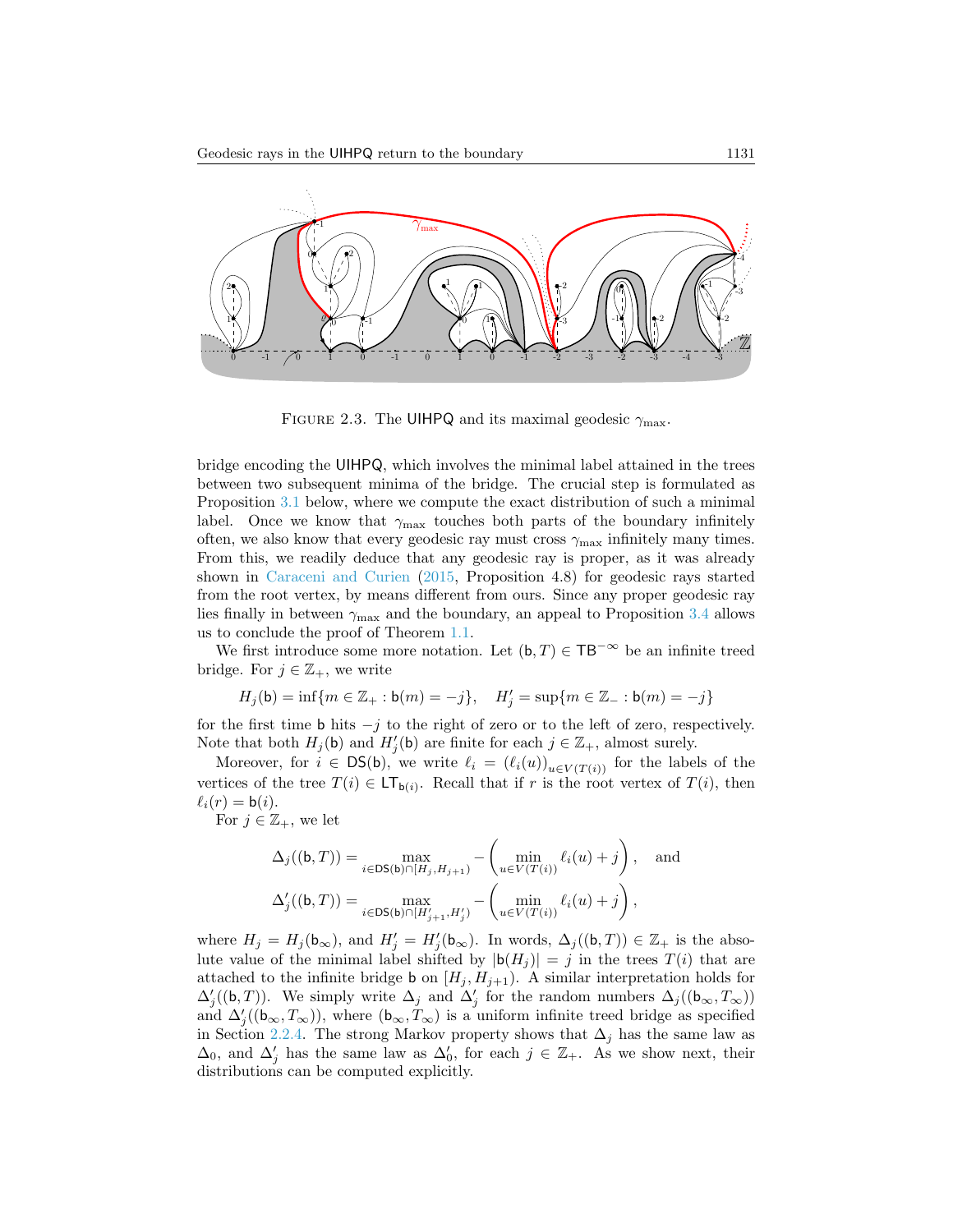<span id="page-9-0"></span>**Proposition 3.1.** We have for  $m \in \mathbb{N}$ ,

$$
\mathbb{P}(\Delta_0 \ge m) = \frac{1}{m+1}, \quad and \quad \mathbb{P}(\Delta'_0 \ge m) = \frac{1}{m+3}.
$$

*Proof*: We first consider  $\Delta_0$ . The statement for  $\Delta'_0$  will then follow from a symmetry argument. Let  $m \in \mathbb{N}$ . We set  $g(m) = \mathbb{P}(\Delta_0 < m)$ . Moreover, let  $h(m) = \mathbb{P}(\min_{u \in V(\tau)} \ell(u) > -m)$ , where  $(\tau, \ell)$  is distributed according to  $\rho_0$ ; see Section [2.2.4.](#page-6-1) We decompose the path of **b** on  $[0, H_1)$  into its excursions above 1, as shown in Figure [3.4.](#page-9-1) For  $\Delta_0$  to be smaller than m, the labels in every excursion above 1 have to be larger than  $-(m+1)$ , while the minimal label of the tree grafted to the last step of the excursion has to be larger than  $-m$ .

A standard application of the strong Markov property shows that these excursions, shifted by  $-1$ , have the same law as b on  $[0, H_1)$ , so that the quantity  $g(m)$ satisfies the recursive equation

<span id="page-9-2"></span>
$$
g(m) = \frac{1}{2}h(m)\sum_{k=0}^{\infty} \left(\frac{1}{2}g(m+1)\right)^k = \frac{h(m)}{2 - g(m+1)}.
$$
 (3.1)

We stress that  $(3.1)$  is in spirit of the arch decomposition as described in Section V.4.1 of [Flajolet and Sedgewick](#page-25-8) [\(2009\)](#page-25-8); see also (2.1) and (2.2) of [Bouttier and](#page-25-9) [Guitter](#page-25-9) [\(2012\)](#page-25-9) for related decompositions.



<span id="page-9-1"></span>FIGURE 3.4. The decomposition of the probability  $g(m)$ .

From the Bouttier-Di Francesco-Guitter bijection for quadrangulations of a finite size, see, e.g., [Bouttier et al.](#page-25-6) [\(2004\)](#page-25-6), well-labeled trees are in bijection with rooted and pointed quadrangulations, the pointed vertex being at distance  $\min_{u \in V(\tau)} \ell(u)$ – 1 from the root. In [Bouttier and Guitter](#page-25-9) [\(2012\)](#page-25-9), the generating function for quadrangulations with weight  $q_4$  per face and distance less than or equal to m between the root and the pointed vertex, called the distance-dependent two-point function and denoted  $R_m$ , is proved to satisfy (see [Bouttier and Guitter,](#page-25-9) [2012,](#page-25-9) (6.18))

$$
R_m = R \frac{(1 - y^m)(1 - y^{m+3})}{(1 - y^{m+1})(1 - y^{m+2})},
$$

where  $R = R(g_4) = \lim_{m \to \infty} R_m$  is the generating function of rooted and pointed quadrangulations with weight  $g_4$  per face, and  $y = y(g_4)$  is the solution of the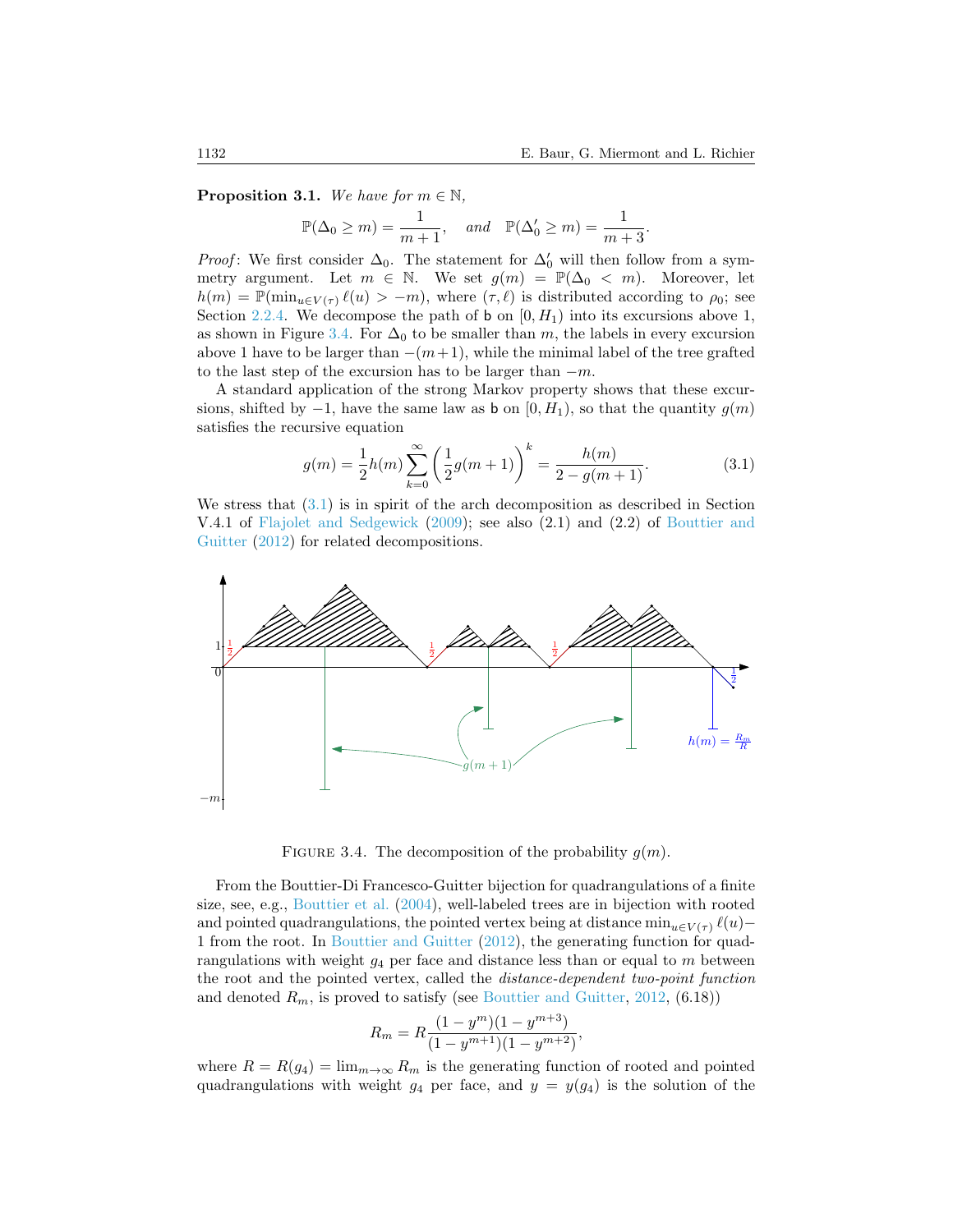so-called characteristic equation (see [Bouttier and Guitter,](#page-25-9) [2012,](#page-25-9) (6.17)). In our special case corresponding to a critical weight per face given by  $g_{4,\text{cr}} = 1/12$ , the solution of the characteristic equation simplifies to  $y = 1$ . Taking the limit  $y \uparrow 1$  in the last display, this implies

$$
R_m = R \frac{m(m+3)}{(m+1)(m+2)}.
$$

Since the partition function is given by  $R$ , we therefore get

<span id="page-10-3"></span>
$$
h(m) = \mathbb{P}\left(-\min_{u \in V(\tau)} \ell(u) \le m - 1\right) = \frac{R_m}{R} = 1 - \frac{2}{(m+1)(m+2)}.\tag{3.2}
$$

By the way, we note that  $h(m)$  as already been calculated before in [Chassaing and](#page-25-10) [Durhuus](#page-25-10) [\(2006,](#page-25-10) Proposition 2.4); see Remark [3.3](#page-11-0) below. Letting  $f(m) = \mathbb{P}(\Delta_0 \geq$  $m = 1 - g(m)$ , we obtain from  $(3.1)$  and the last display

$$
f(m) - f(m+1) + f(m)f(m+1) = \frac{2}{(m+1)(m+2)} \quad \text{for all } m \in \mathbb{N}.
$$

Our claim about  $\Delta_0$  now follows from the following

<span id="page-10-4"></span>Lemma 3.2. Consider the non-linear system

<span id="page-10-0"></span>
$$
\begin{cases}\nf(m) - f(m+1) + f(m)f(m+1) &= \frac{2}{(m+1)(m+2)} & \text{for all } m \in \mathbb{N}, \\
f(0) &= 1, \\
\lim_{m \to \infty} f(m) &= 0.\n\end{cases}
$$
\n(3.3)

Then the only solution f of [\(3.3\)](#page-10-0) with  $f(m) \in (0,1)$  for all  $m \in \mathbb{N}$  is given by  $f(m) = 1/(m + 1), m \in \mathbb{Z}_+$ .

*Proof*: It is elementary to check that  $f(m) = 1/(m + 1)$ ,  $m \in \mathbb{Z}_+$ , is a solution of [\(3.3\)](#page-10-0) with  $f(N) \subset (0,1)$ , so it remains to show uniqueness. We first prove the following statement:

<span id="page-10-1"></span>If  $f_1, f_2 : \mathbb{Z}_+ \to (0, 1)$  are two solutions of  $(3.3)$  such that  $f_1(m) < f_2(m)$ for some  $m \in \mathbb{N}$ , then  $f_1(m+k) < f_2(m+k)$  for all  $k \in \mathbb{Z}_+$ . (3.4)

Indeed, assume  $f_1(m) < f_2(m)$  for some  $m \in \mathbb{N}$ . We show that then also  $f_1(m+1)$  $f_2(m+1)$ . Since  $f_1$  is a solution of [\(3.3\)](#page-10-0), we can use (3.3) to express  $f_1(m+1)$  in terms of  $f_1(m)$  and obtain

$$
f_1(m+1) = \frac{(m+1)(m+2)f_1(m)-2}{(m+1)(m+2)(1-f_1(m))} < \frac{(m+1)(m+2)f_2(m)-2}{(m+1)(m+2)(1-f_2(m))} = f_2(m+1).
$$

An iteration of the argument shows  $f_1(m + k) < f_2(m + k)$  for all  $k \in \mathbb{Z}_+$  and hence  $(3.4)$ .

Now assume there are two solutions  $f_1, f_2 : \mathbb{Z}_+ \to (0, 1)$  of  $(3.3)$  with  $f_1 \neq f_2$ . Then there exists  $\varepsilon > 0$  and  $m \in \mathbb{N}$  such that  $f_2(m) - f_1(m) > \varepsilon$  or  $f_1(m) - f_2(m) >$ ε. By symmetry, we may assume the former. Since both  $f_1$  and  $f_2$  solve [\(3.3\)](#page-10-0), we obtain for their difference

<span id="page-10-2"></span>
$$
f_2(m) - f_1(m) - (f_2(m+1) - f_1(m+1)) + f_2(m)f_2(m+1) - f_1(m)f_1(m+1) = 0.
$$
\n(3.5)

By assumption,  $f_2(m) - f_1(m) > \varepsilon$ , which implies by [\(3.4\)](#page-10-1) that

$$
f_2(m)f_2(m+1) - f_1(m)f_1(m+1) > 0.
$$

Therefore, we obtain from [\(3.5\)](#page-10-2) that also  $f_2(m+1) - f_1(m+1) > \varepsilon$ . Iterating the argument, we see  $\lim_{m\to\infty} f_2(m) > \varepsilon$ , a contradiction to  $\lim_{m\to\infty} f_2(m) = 0$ . argument, we see  $\lim_{m\to\infty} f_2(m) \geq \varepsilon$ , a contradiction to  $\lim_{m\to\infty} f_2(m) = 0$ .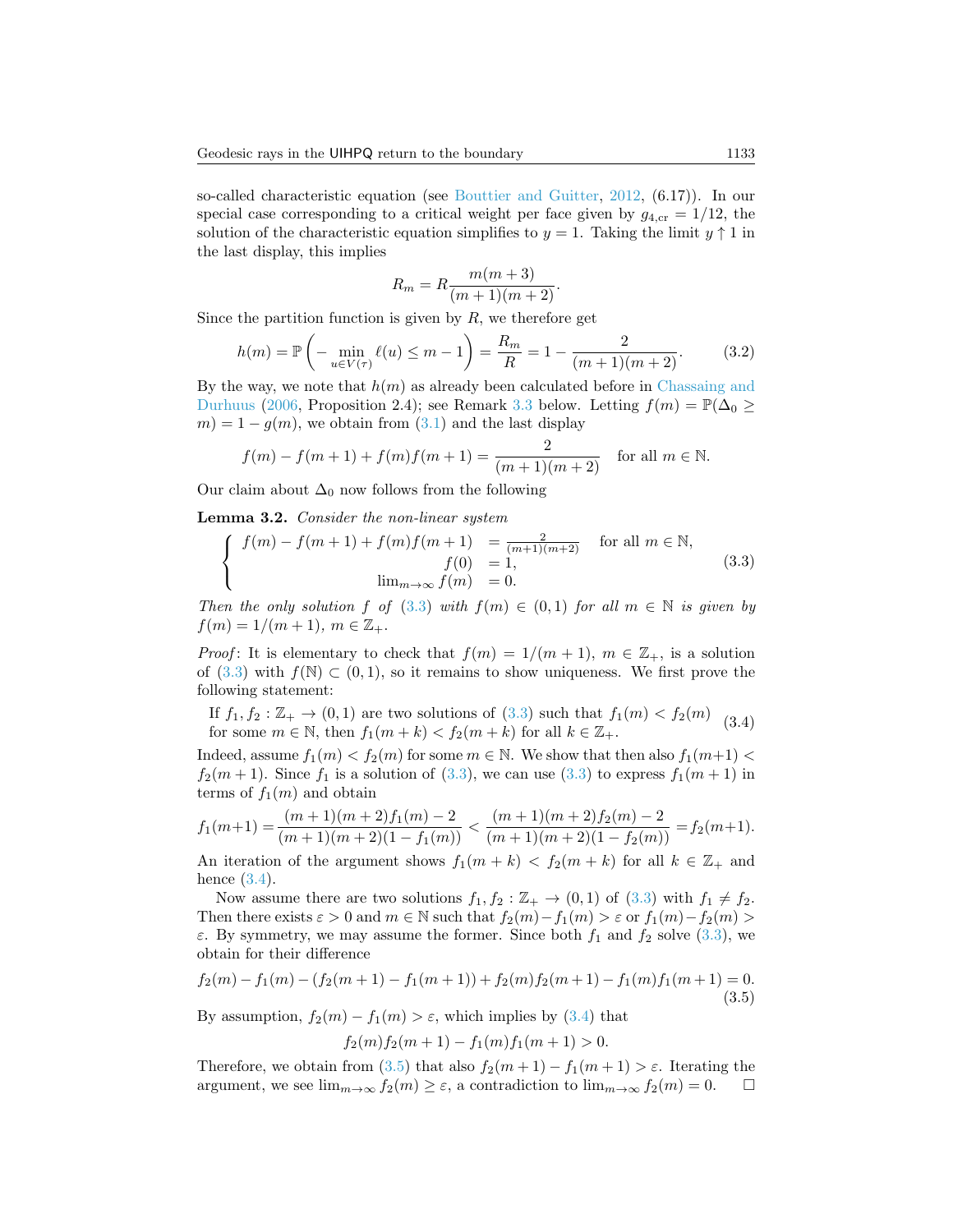

<span id="page-11-1"></span>FIGURE 3.5. The symmetry argument between excursions of  $b_{\infty}$ .

We continue the proof of Proposition [3.1](#page-9-0) and turn to the distribution of  $\Delta'_0$ . By time-reversal,  $(\mathbf{b}_{\infty}(i) : H'_1 < i \leq 0)$  has the same law as  $(\mathbf{b}_{\infty}(i) : 0 \leq i < H_1)$ . Moreover, down-steps i of  $(b_{\infty}(i) : H_1' < i \leq 0)$  belong to  $DS(b_{\infty})$ , and as shown in Figure [3.5,](#page-11-1) independent trees with law  $\rho_{\mathbf{b}_{\infty}(i)}$  are assigned to them. However,  $H_1' - 1$  is an up-step of the bridge, where no tree is attached to, while  $H_1 - 1$  is a down-step. As a consequence, if we modify  $T_{\infty}$  by attaching an independent tree with law  $\rho_0$  to  $H_1' - 1$ , the whole process  $(b_{\infty}, T_{\infty})$  has the same law on  $[0, H_1]$  as on  $[H'_1, 0]$ . Thus, for every  $m \in \mathbb{Z}_+,$ 

$$
\mathbb{P}(\Delta_0 < m) = \mathbb{P}(\Delta'_0 < m)h(m),
$$

which gives from the first part of the proposition that for every  $m \in \mathbb{N}$ ,

$$
\mathbb{P}(\Delta'_0 \ge m) = \frac{1}{m+3}.
$$

This concludes the proof of Proposition [3.1.](#page-9-0)

<span id="page-11-0"></span>Remark 3.3. Note that as an intermediate step in the proof of Proposition [3.1,](#page-9-0) we explicitly compute the distribution of a minimal label in a well-labeled tree  $(\tau, \ell)$  with law  $\rho_0$ , cf. Display [\(3.2\)](#page-10-3). As it was pointed out to us by the referee, the calculation of  $h(m)$  was already performed in [Chassaing and Durhuus](#page-25-10) [\(2006,](#page-25-10) Proposition 2.4). In [Curien et al.](#page-25-2) [\(2013,](#page-25-2) Lemma 12), it is (only) shown that the tail distribution behaves asymptotically like  $2/m^2$  as m tends to infinity. The methods of [Curien et al.](#page-25-2) [\(2013\)](#page-25-2) rely on the fact that the label function  $\ell$  has its continuous analog in the so-called Brownian snake. We stress that for our purpose, the asymptotic tail behavior of the minimal label of  $(\tau, \ell)$  would not provide enough information, see Remark [3.5](#page-13-0) below.

We let  $Q^{\infty}_{\infty} = \Phi((\mathbf{b}_{\infty}, T_{\infty}))$  be the UIHPQ defined in terms of a uniform infinite treed bridge ( $b_{\infty}, T_{\infty}$ ). Recall the identification of Z with  $\partial Q_{\infty}^{\infty}$  via the function  $\varphi$ . Our presentation is now similar to that of [Curien et al.](#page-25-2) [\(2013,](#page-25-2) Section 3.2.2). From now on,  $\gamma_{\text{max}}$  will denote the maximal geodesic in the UIHPQ emanating from the root  $\varrho$ . By construction of the Bouttier-Di Francesco-Guitter mapping and by definition of  $\gamma_{\text{max}}$ , a vertex  $\varphi(j) \in \partial Q_{\infty}^{\infty}$  for  $j \in \mathbb{Z}_+$  is hit by  $\gamma_{\text{max}}$  if and only if it is incident to the first (real) corner in contour order starting from  $c_0$  with label  $\ell_{\infty}(\varphi(j))$ , i.e., if and only if

$$
\min\{\ell_{\infty,i}(v):v\in V(T_\infty(i)),\,i\in\text{DS}(\mathsf{b}_\infty),\,0\leq i\leq j-1\}>\mathsf{b}_\infty(j),
$$

where  $\ell_{\infty,i}$  denotes the labeling of  $T_{\infty}(i)$ . In particular, if we introduce the set of intersection times of the maximal geodesic with the right boundary of the UIHPQ,

$$
\mathcal{R}_{+} = \{j \in \mathbb{Z}_{+} : \gamma_{\max}(j) \in \varphi(\mathbb{Z}_{+})\},\
$$

$$
\qquad \qquad \Box
$$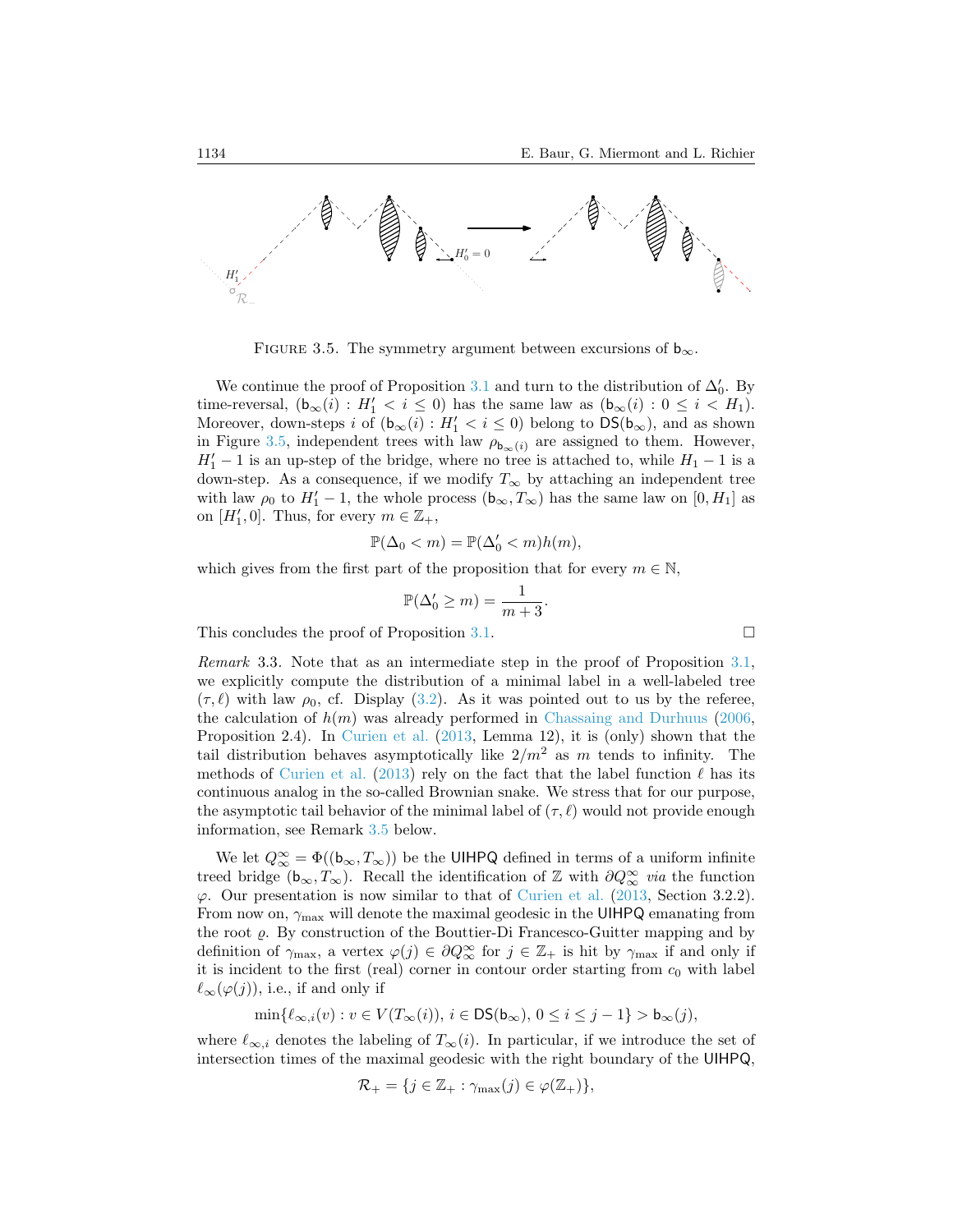we have

$$
\mathcal{R}_+ = \mathbb{Z}_+ \backslash \bigcup_{j \geq 0} (j, j + \Delta_j].
$$

See Figure [3.6](#page-12-0) for an illustration. It follows from the last display that  $\mathcal{R}_+$  can be represented as the set  $\{G_0+G_1+\cdots+G_n : n \in \mathbb{Z}_+\}$ , where  $G_0 = 0$ , and  $(G_i : i \in \mathbb{N})$ is a sequence of i.i.d. variables with

<span id="page-12-2"></span>
$$
G_1 = \inf \{ i > 0 : \max \{ j + \Delta_j : 0 \le j \le i - 1 \} < i \}.
$$
 (3.6)

In particular,  $\mathcal{R}_+$  is a discrete regenerative set, and the renewal theorem shows that the asymptotic frequency of  $\mathcal{R}_+$  is given by

<span id="page-12-1"></span>
$$
|\mathcal{R}_{+}| = \lim_{n \to \infty} \frac{\#\mathcal{R}_{+} \cap \{1, \dots, n\}}{n} = \frac{1}{\mathbb{E}\left[G_{1}\right]}.
$$
 (3.7)



<span id="page-12-0"></span>FIGURE 3.6. Alternative representation of the UIHPQ and its maximal geodesic  $\gamma_{\text{max}}$  as depicted in Figure [2.3.](#page-8-0) (Trees are represented by the striped almonds, whose lower endpoints indicate the minimal label in the corresponding tree.)

We will also study the set of intersection times of the maximal geodesic with the left part of the boundary,

$$
\mathcal{R}_{-} = \{ j \in \mathbb{Z}_{+} : \gamma_{\max}(j) \in \varphi(\mathbb{Z}_{-}) \}.
$$

Using again the construction of the UIHPQ via the Bouttier-Di Francesco-Guitter mapping, we can express this set as

$$
\mathcal{R}_{-} = \mathbb{Z}_{+} \setminus \bigcup_{j \geq 0} (j, j + \Delta'_{j}).
$$

Similarly to  $\mathcal{R}_+$ , we have  $\mathcal{R}_- = \{G'_0 + G'_1 + \cdots + G'_n : n \in \mathbb{Z}_+\}$ , where again  $G'_0 = 0$ , and  $(G'_i : i \in \mathbb{N})$  is an i.i.d. family of random variables specified by

<span id="page-12-3"></span>
$$
G_1' = \inf \{ i > 0 : \max \{ j + \Delta_j' : 0 \le j \le i - 1 \} < i \}.
$$
 (3.8)

Note that  $(G_i': i \in \mathbb{N})$  is also independent of  $(G_i : i \in \mathbb{N})$ . Indices  $j \in \mathcal{R}_-$  correspond to (certain) up-steps of the bridge and thus to phantom vertices. Then, the associated vertex  $\varphi(j)$  is incident to the first (real) corner in contour order starting from  $c_0$  with label  $\ell_{\infty}(\varphi(j))$  and is therefore visited by the maximal geodesic.

We now formulate the key proposition of this paper.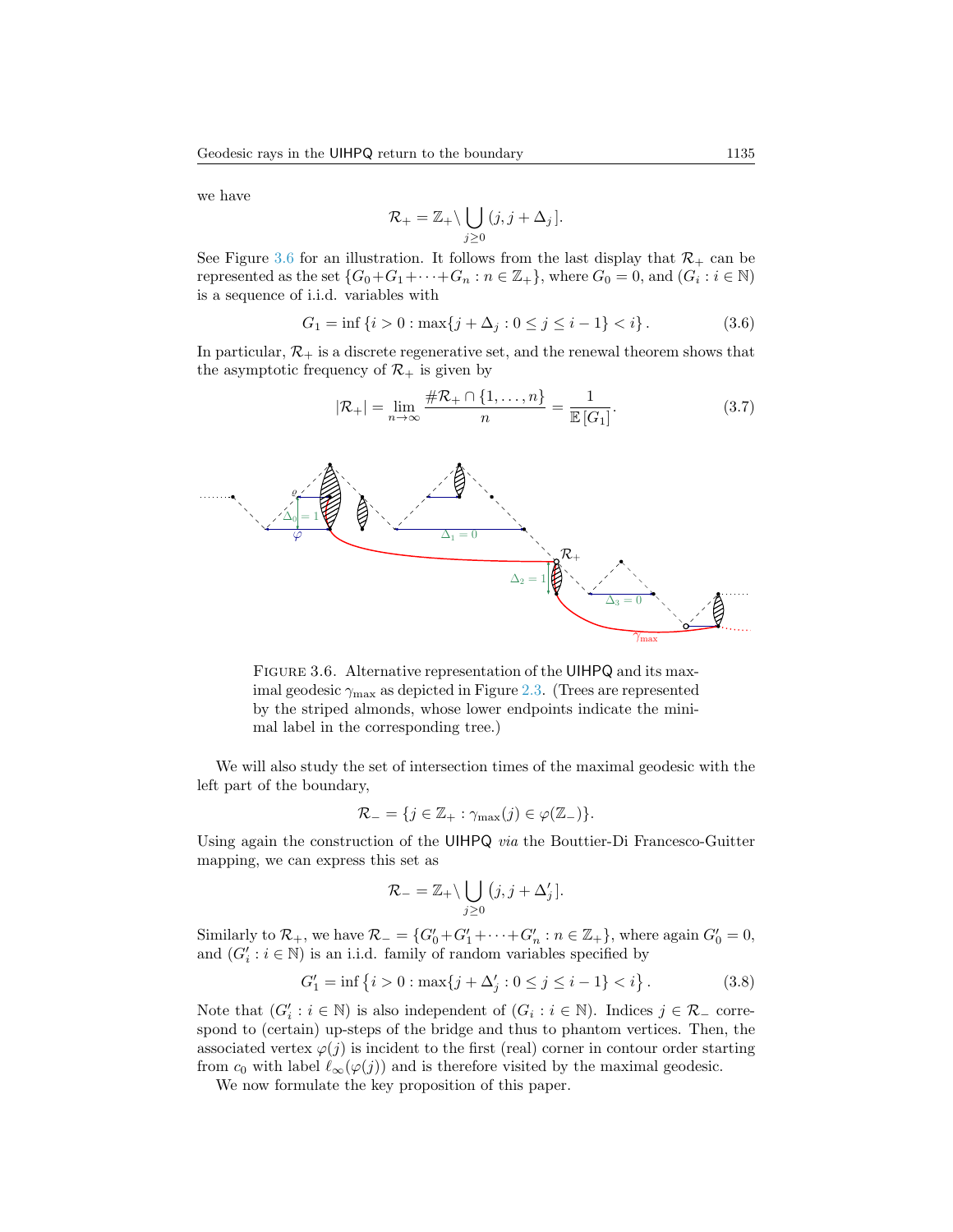<span id="page-13-1"></span>**Proposition 3.4.** We have for  $i \in \mathbb{N}$ ,

$$
\mathbb{P}(i \in \mathcal{R}_+) = \frac{1}{i+1}, \quad and \quad \mathbb{P}(i \in \mathcal{R}_-) = \frac{3}{i+3}.
$$

Also, almost surely, both  $\mathcal{R}_+$  and  $\mathcal{R}_-$  are infinite sets, and the maximal geodesic  $\gamma_{\text{max}}$  hits the left as well as the right part of the boundary of the UIHPQ infinitely many times. However, this happens with asymptotic frequency zero:  $\mathcal{R}_+| = 0$  and  $|\mathcal{R}_-| = 0$  almost surely.

*Proof*: The arguments for  $\mathcal{R}_+$  and  $\mathcal{R}_-$  are entirely similar. Let us first consider  $\mathcal{R}_+$ . By Proposition [3.1](#page-9-0) in the last equation, we have for  $i \in \mathbb{N}$ 

$$
\mathbb{P}(i \in \mathcal{R}_{+}) = \mathbb{P}(\max\{j + \Delta_{j} : 0 \le j \le i - 1\} < i) \n= \prod_{j=0}^{i-1} (1 - \mathbb{P}(\Delta_{0} \ge i - j)) = \prod_{j=1}^{i} (1 - \mathbb{P}(\Delta_{0} \ge j)) \n= \exp\left(\sum_{j=1}^{i} \ln\left(1 - \frac{1}{j+1}\right)\right) = \frac{1}{i+1}.
$$

We deduce from the last display that

$$
\mathbb{E}[\#\mathcal{R}_+]=\sum_{i=0}^\infty \mathbb{P}(i\in\mathcal{R}_+)=\infty.
$$

From this, we readily infer that  $\#\mathcal{R}_+ = \infty$  almost surely: Indeed, if the contrary were true, then necessarily  $G_1 = \infty$  with some probability  $\alpha > 0$ . However, then the number of points in  $\mathcal{R}_+$  different from 0 is geometrically distributed with parameter  $\alpha$ , a contradiction to  $\mathbb{E}[\#\mathcal{R}_+] = \infty$ . The fact that  $|\mathcal{R}_+| = 0$  follows from [\(3.7\)](#page-12-1) and Proposition [3.1.](#page-9-0) Concerning  $\mathcal{R}_-$ , we simply have to replace  $\Delta_0$  by  $\Delta'_0$  in the above argumentation. An application of Proposition [3.1](#page-9-0) shows  $\mathbb{P}(i \in \mathcal{R}_-) = 3/(i+3)$ , and the remaining statements for  $\mathcal{R}_-$  follow from the same reasoning as above.  $\Box$ 

Albeit being infinite, the sets  $\mathcal{R}_+$  and  $\mathcal{R}_-$  are rather sparse. We will make this more precise in Section [4.](#page-16-0)

<span id="page-13-0"></span>Remark 3.5. The last proposition should be compared with Proposition 15 of [Curien](#page-25-2) [et al.](#page-25-2) [\(2013\)](#page-25-2). Proposition [3.1](#page-9-0) has its counterpart in Lemma 14 of [Curien et al.](#page-25-2) [\(2013\)](#page-25-2), where it is shown that the quantity corresponding to  $\mathbb{P}(\Delta_0 \geq m)$  behaves asymptotically like  $2/m$  for m tending to infinity. The multiplicative factor being larger than 1, this implies in the context considered there that the number of intersections between the maximal geodesic and the spine of the UIPQ is finite almost surely. Here, in the setting of the UIHPQ, we find an exact formula for  $\mathbb{P}(\Delta_0 \geq m)$ , which came somewhat as a surprise and is the key observation that leads to Proposition [3.4.](#page-13-1) We emphasize that an equivalent of the form  $\mathbb{P}(\Delta_0 \geq m) \sim$  $1/m$  would not be sufficient to deduce that  $\mathcal{R}_+$  is an infinite set, and the same for  $\mathcal{R}_-$ .

For the intersection of the independent regenerative sets  $\mathcal{R}_+$  and  $\mathcal{R}_-$ , we have for  $i \in \mathbb{Z}_+$ 

$$
\mathbb{P}\left(i\in\mathcal{R}_{+}\cap\mathcal{R}_{-}\right)=\frac{3}{(i+1)(i+3)},
$$

and with arguments similar to those in the proof of Proposition [3.4,](#page-13-1) we get that the left and right boundary of the UIHPQ intersect finitely many times. Actually, we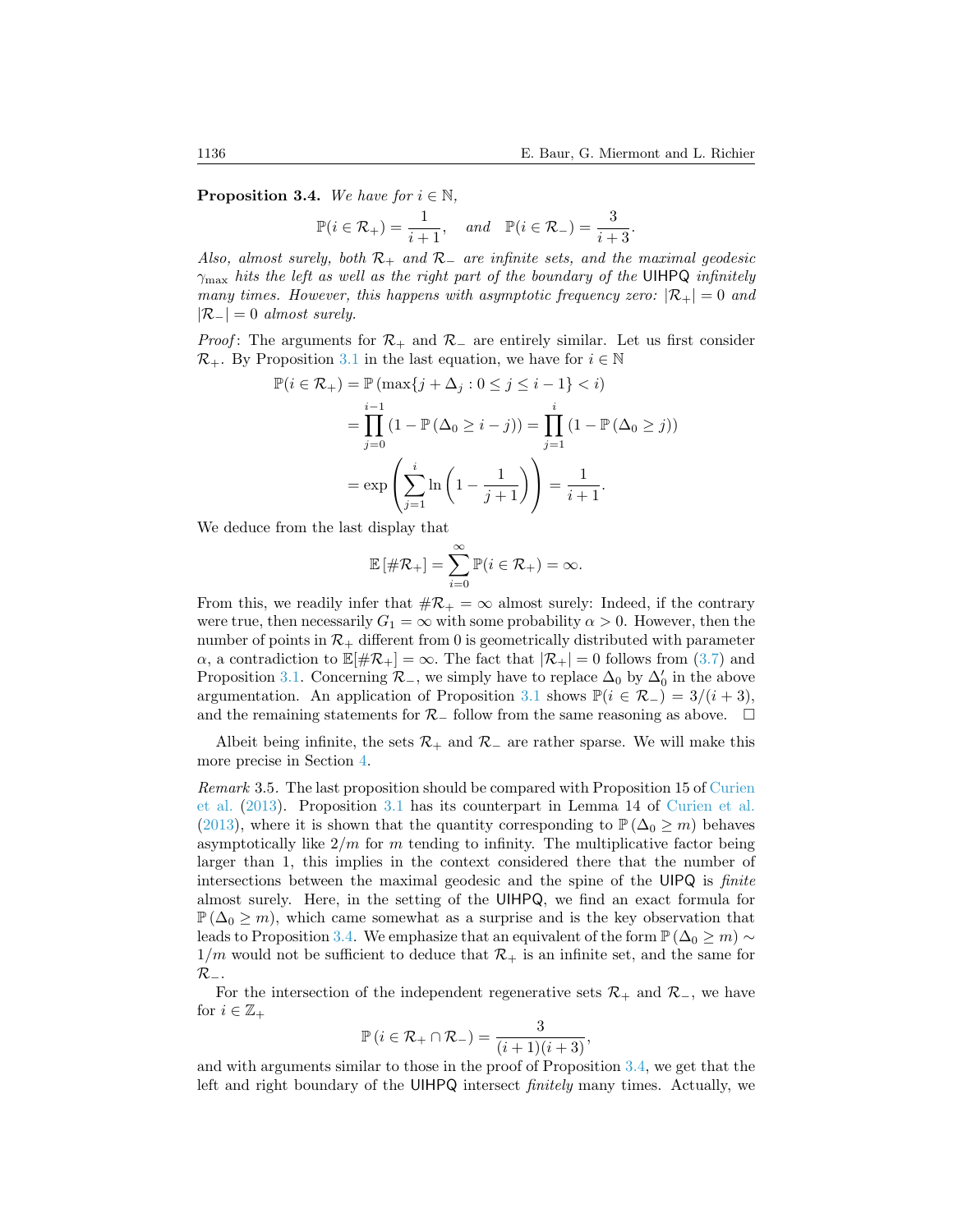have here obtained a new proof of the fact shown in [Curien and Miermont](#page-25-4) [\(2015\)](#page-25-4) that the UIHPQ contains a well-defined core, that is an infinite submap homeomorphic to the half-plane. In [Curien and Miermont](#page-25-4) [\(2015\)](#page-25-4), the well-definedness of the core was obtained by a limiting argument, starting from an infinite quadrangulation with a simple boundary of a finite (randomized) size, while we prove this result directly in terms of the UIHPQ.

Note that since any maximal geodesic finally coincides with  $\gamma_{\rm max}$ , Proposition [3.4](#page-13-1) implies that any maximal geodesic has infinitely many intersection points with the left and right part of the boundary of the UIHPQ. We now prove that all geodesic rays in the UIHPQ are proper. Theorem [1.1](#page-1-0) will then readily follow. The following result was already established in Proposition 4.8 of [Caraceni and Curien](#page-25-0) [\(2015\)](#page-25-0) for geodesic rays started from the root vertex, by similar but different arguments.

<span id="page-14-0"></span>Corollary 3.6 (see Proposition 4.8 of [Caraceni and Curien,](#page-25-0) [2015\)](#page-25-0). Almost surely, all geodesics rays in the UIHPQ  $Q_{\infty}^{\infty} = \Phi((\mathbf{b}_{\infty}, T_{\infty}))$  are proper.

*Proof*: Here, we propose a simple proof that uses the result of Proposition [3.4.](#page-13-1) Let  $\eta$  be an infinite self-avoiding path in  $Q_{\infty}^{\infty}$ . Since by the above proposition, the maximal geodesic  $\gamma_{\text{max}}$  intersects the left and right boundary infinitely often, the path  $\eta$  also intersects  $\gamma_{\text{max}}$  infinitely often, as indicated by Figure [3.7.](#page-15-1)

Let  $\gamma$  be a geodesic ray in  $Q_{\infty}^{\infty}$ . To simplify notation, we assume that  $\gamma$  starts at the root  $\rho$  (if not, one should consider the maximal geodesic started from  $\gamma(0)$ ). The above remark applied to  $\eta = \gamma$  shows that  $\gamma$  and  $\gamma_{\text{max}}$  intersect infinitely many times. Let  $(u_i : i \in \mathbb{Z}_+)$  be the sequence of vertices at which  $\gamma$  and  $\gamma_{\text{max}}$  intersect, with  $u_0 = \varrho$  and such that  $u_i$  is visited before  $u_j$  if  $i < j$ . Then, for every  $i \in \mathbb{Z}_+$ , by definition of the maximal geodesic,

$$
d_{\mathrm{gr}}(u_{i+1}, u_i) = \ell_\infty(u_i) - \ell_\infty(u_{i+1}).
$$

Because labels differ at most by one between neighboring vertices of the map, the length of the segment of  $\gamma$  between  $u_i$  and  $u_{i+1}$  is at least  $\ell_{\infty}(u_i) - \ell_{\infty}(u_{i+1}) =$  $d_{\text{gr}}(u_{i+1}, u_i)$ . Therefore, equality must hold since  $\gamma$  is a geodesic, and this implies that labels always decrease by one as  $\gamma$  goes from  $u_i$  to  $u_{i+1}$ , meaning that  $\gamma$  is proper on this segment. This finishes the proof.

The proof of Theorem [1.1](#page-1-0) is now an immediate consequence of our foregoing considerations.

Proof of Theorem [1.1:](#page-1-0) For the purpose of the proof, we will assume that the UIHPQ is given in terms of a uniform infinite treed bridge,  $Q_{\infty}^{\infty} = \Phi((\mathbf{b}_{\infty}, T_{\infty}))$ . Let  $\gamma$  be a geodesic ray. By Corollary [3.6,](#page-14-0) we can assume that  $\gamma$  is proper. Hence each edge of  $\gamma$  connects a real corner of  $(b_{\infty}, T_{\infty})$  to its successor. Now let  $n_0 \in \mathbb{Z}_+$ be the first instant when the maximal geodesic emanating from  $v = \gamma(0)$  hits the left part of the boundary. We have seen above that  $n_0$  is finite almost surely. By definition,  $\gamma_{\text{max}}^v$  always connects leftmost corners to their successors. In particular, the embedding of  $\gamma$  in the upper half-plane (in terms of the Bouttier-Di Francesco-Guitter mapping) lies in between  $(\gamma_{\max}^v(n) : n \ge n_0)$  and the boundary of the map, see Figure [3.8.](#page-15-2) Otherwise said, vertices of the right part of the boundary which are visited by  $(\gamma_{\max}^v(n) : n \ge n_0)$  are also visited by any other proper geodesic started at v. Since  $\gamma_{\text{max}}^v$  coincides after a finite number of steps with  $\gamma_{\text{max}}$ , the maximal geodesic started from the root  $\rho$ , Proposition [3.4](#page-13-1) concludes the proof.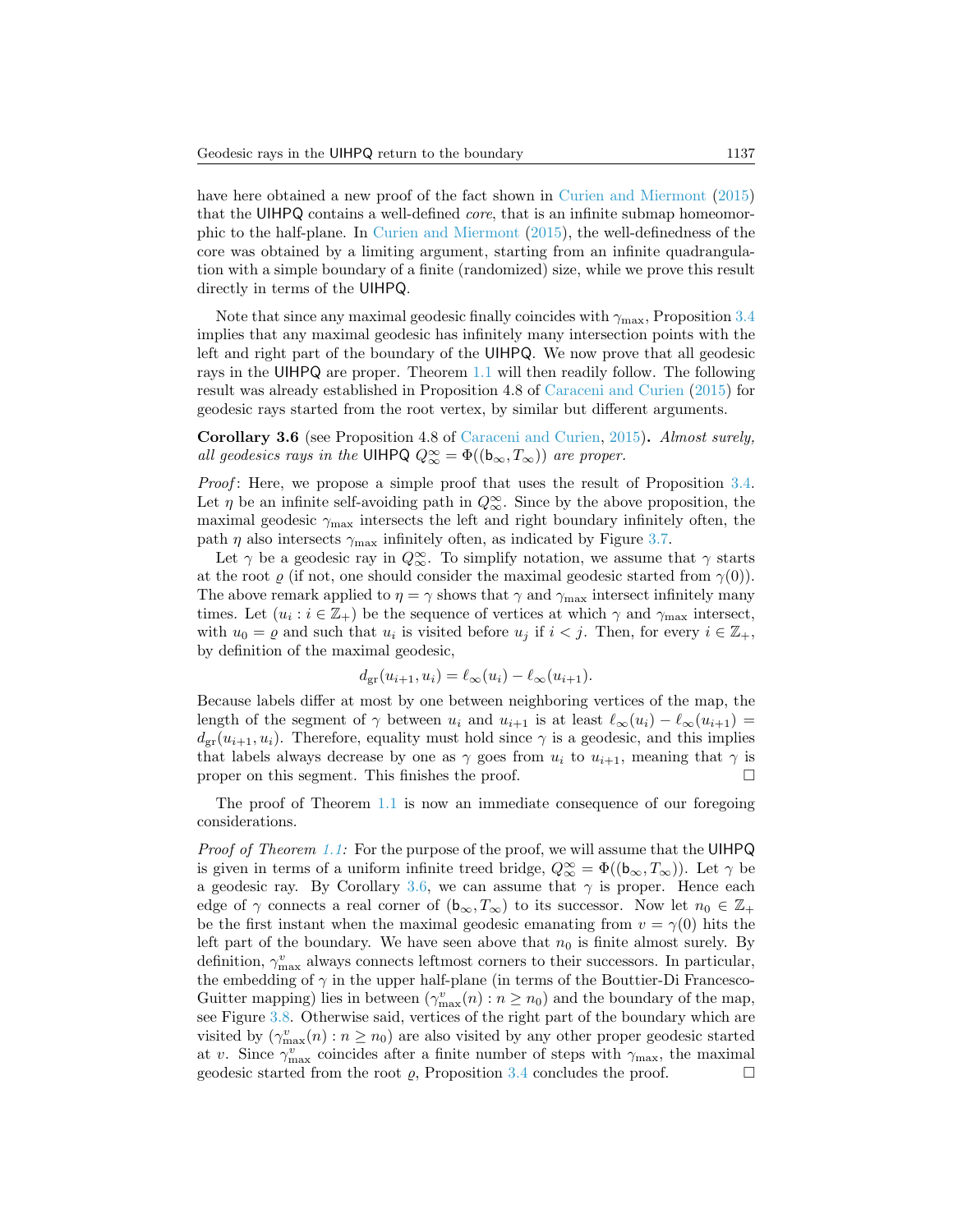

<span id="page-15-1"></span>FIGURE 3.7. The infinite path  $\eta$  intersects  $\gamma_{\text{max}}$  infinitely many times.



<span id="page-15-2"></span>FIGURE 3.8. The geodesic  $\gamma$  lies in between  $(\gamma_{\max}^v(n) : n \ge n_0)$ and the boundary of the map.

<span id="page-15-0"></span>Corollary 3.7. Theorem [1.1](#page-1-0) remains true if the UIHPQ is replaced by its analog with a simple boundary, the UIHP $Q^{(s)}$ .

*Proof*: We give only a sketch proof, since the statement is essentially a consequence of the pruning construction of the UIHPQ<sup>(s)</sup> out of the UIHPQ, as explained in [Curien and Miermont](#page-25-4) [\(2015\)](#page-25-4) (see, in particular, Proposition 6 in this work). Roughly speaking, after removing the finite quadrangulations which hang off from the pinch-points of the boundary of the UIHPQ, a core consisting of a unique infinite quadrangulation with an infinite simple boundary remains, which has, after a rooting operation, the law of the UIHP $Q^{(s)}$ . Since geodesics started from the core of the UIHPQ do not visit the finite quadrangulations that are attached to the pinch-points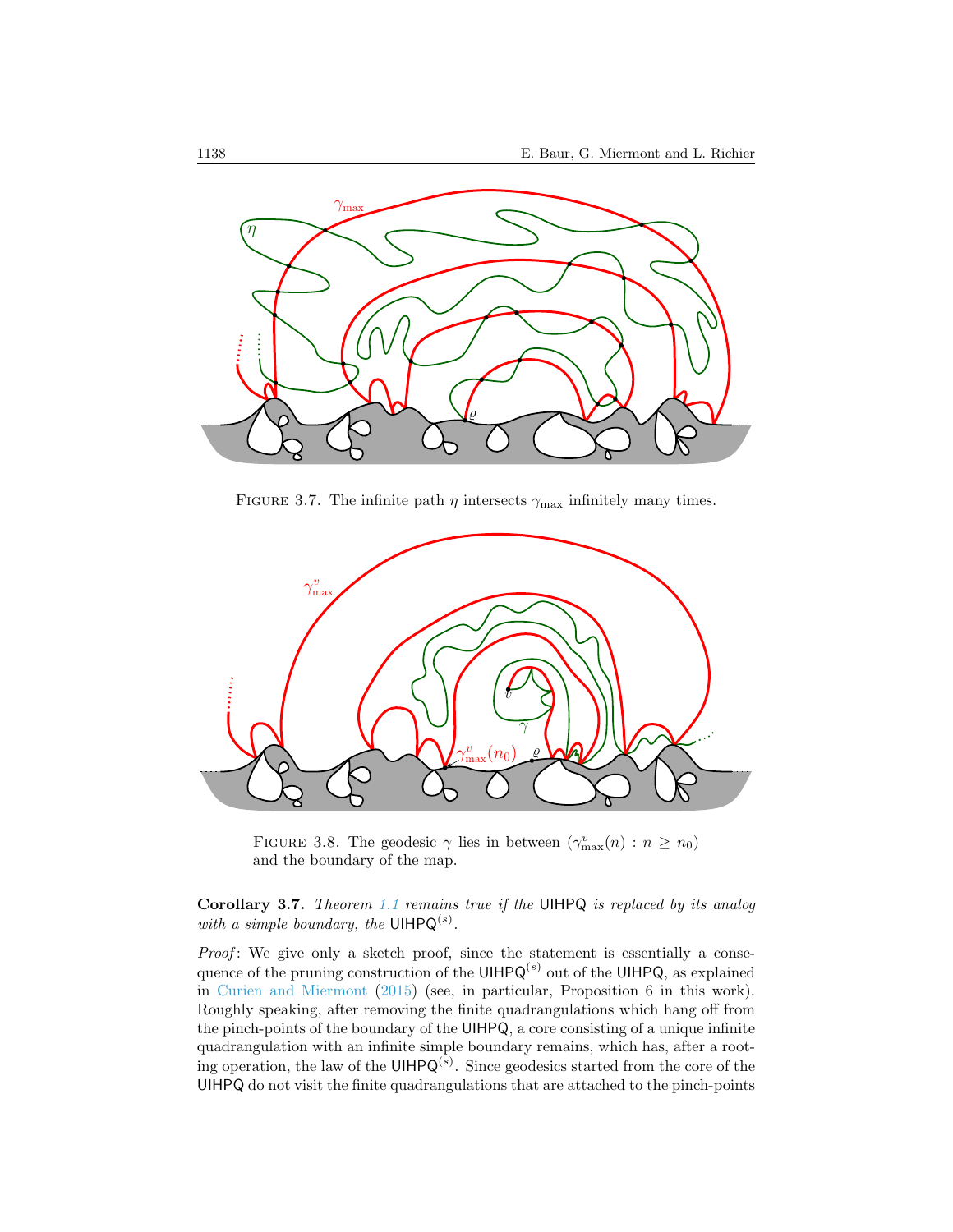of the boundary (the pinch-points would be visited twice), Theorem [1.1](#page-1-0) applies to the UIHPQ<sup>(s)</sup> as well. as well.  $\Box$ 

## <span id="page-16-0"></span>4. Sparseness of the intersections with the boundary

From Theorem [1.1,](#page-1-0) we know that every geodesic ray in the UIHPQ hits the boundary infinitely many times. The goal of this section is to show that these hitting times and hitting points are, however, sparsely distributed, in a way that we will make precise in Proposition [4.3](#page-18-0) below.

For that purpose, recall that the sets  $\mathcal{R}_+$  and  $\mathcal{R}_-$  of intersection times of the maximal geodesic with the right and left part of the boundary, respectively, admit the representation

$$
\mathcal{R}_+ = \{G_0 + G_1 + \dots + G_n : n \in \mathbb{Z}_+\}, \quad \mathcal{R}_- = \{G'_0 + G'_1 + \dots + G'_n : n \in \mathbb{Z}_+\},
$$

where  $G_0 = G'_0 = 0$ , and the families  $(G_i : i \in \mathbb{N})$  and  $(G'_i : i \in \mathbb{N})$  consist of i.i.d. random variables specified by  $(3.6)$  and  $(3.8)$ , respectively. We find the following asymptotic behavior.

<span id="page-16-1"></span>Lemma 4.1. For m tending to infinity, we have

$$
\mathbb{P}\left(G_1 = m\right) \sim \frac{1}{m \ln^2 m}, \quad \mathbb{P}\left(G'_1 = m\right) \sim \frac{1}{3m \ln^2 m}.
$$

*Proof*: We first look at  $G_1$ . For  $n \in \mathbb{Z}_+$ , let  $u_n = \mathbb{P}(n \in \mathcal{R}_+)$ ,  $f_n = \mathbb{P}(G_1 =$ n). Note that  $f_0 = 0$  and  $u_0 = 1$ . A classical decomposition (see, e.g., Section XIII.3 in [Feller,](#page-25-11) [1968\)](#page-25-11) of  $u_n$  according to the smallest non-zero element in  $\mathcal{R}_+$ , i.e., according to the value of  $G_1$ , gives the recursive relation

$$
u_n = f_1 u_{n-1} + f_2 u_{n-2} + \dots + f_n u_0, \quad n \in \mathbb{N}.
$$

For the generating functions  $U(s) = \sum_{n\geq 0} u_n s^n$  and  $F(s) = \sum_{n\geq 0} f_n s^n$ , the last relation implies

$$
U(s) = \frac{1}{1 - F(s)}, \quad |s| < 1.
$$

Using that  $\mathbb{P}(n \in \mathcal{R}_+) = 1/(n+1)$ , see Proposition [3.4,](#page-13-1) we obtain for  $0 < |s| < 1$ the expression  $U(s) = -(1/s) \ln(1-s)$ . Therefore,

$$
F(s) = 1 - s \ln^{-1} \left( \frac{1}{1 - s} \right), \quad |s| < 1.
$$

Standard singularity analysis, see, e.g., (24) on page 387 of [Flajolet and Sedgewick](#page-25-8) [\(2009\)](#page-25-8), yields the first claim. For  $G'_1$ , we use that  $\mathbb{P}(n \in \mathcal{R}_-) = 3/(n+3)$ , see again Proposition [3.4.](#page-13-1) For the generating function  $H(s) = \sum_{n\geq 0} \mathbb{P}(G'_1 = n)s^n$ , this gives similarly to above the relation

$$
H(s) = 1 - (s^3/3) \left( \ln \left( \frac{1}{1-s} \right) - s^2/2 - s \right)^{-1}, \quad |s| < 1.
$$

Since  $1-H(s) \sim (1/3)(1-F(s))$  as  $s \to 1$ , an application of [Flajolet and Sedgewick](#page-25-8) (2009. Theorem IV.4) finishes the proof of the second claim. [\(2009,](#page-25-8) Theorem IV.4) finishes the proof of the second claim.

Remark 4.2. The above lemma should be compared with the asymptotics of the returns to zero of a recurrent two-dimensional random walk  $S = (S_n : n \in \mathbb{Z}_+).$ For concreteness, let us assume that  $S$  is the simple symmetric random walk on  $\mathbb{Z}^2$  started from zero. Let R be the regenerative set of return times to zero of S.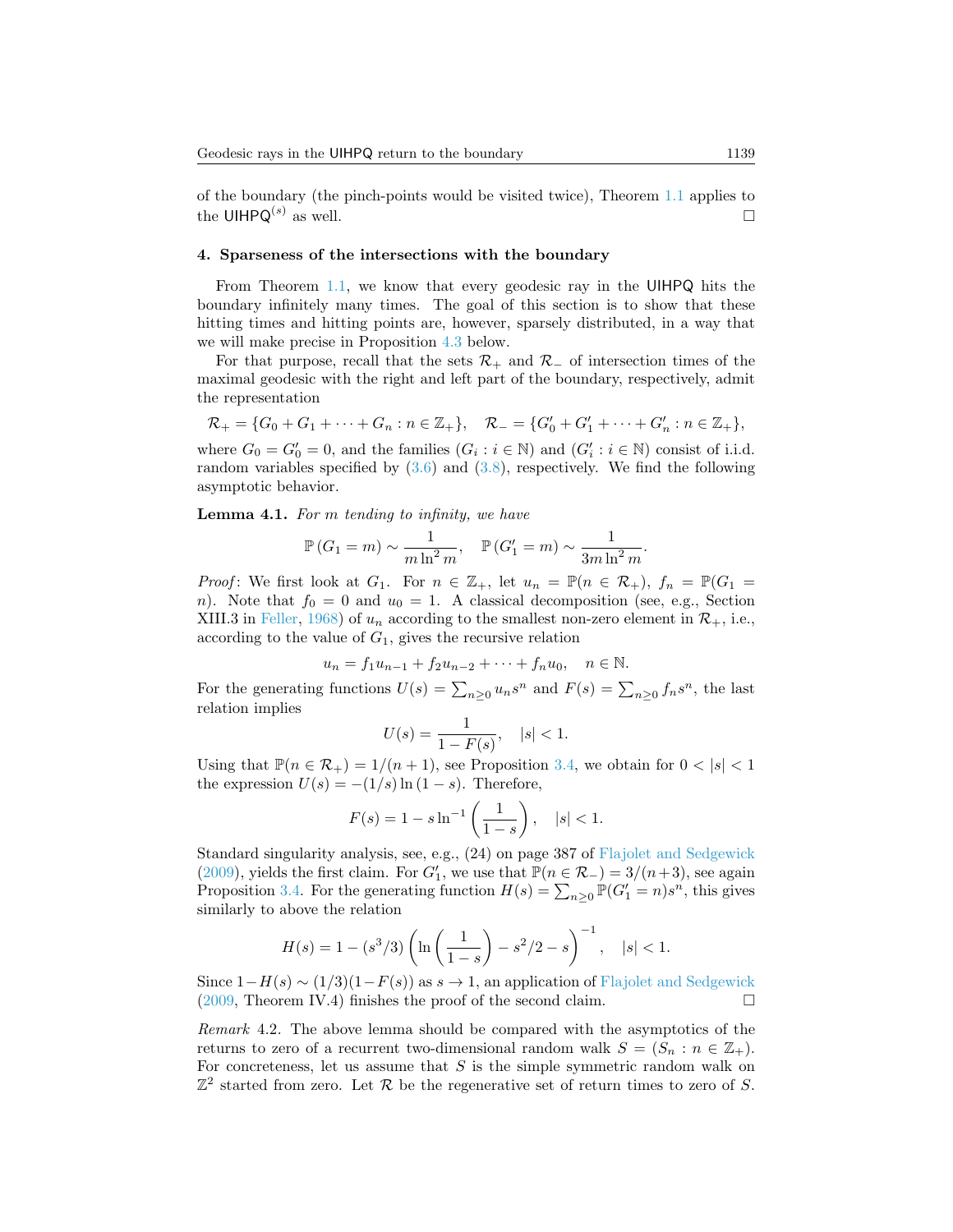One has the representation  $\mathcal{R} = \{G_0 + G_1 + \cdots + G_n : n \in \mathbb{Z}_+\}$ , where  $G_0 = 0$ , and  $(G_i : i \in \mathbb{N})$  are the waiting times between two consecutive returns. Then, as  $m \to \infty$ , we get the asymptotics [\(Spitzer,](#page-26-3) [1976,](#page-26-3) Chapter III, Section 16, Example 1)

$$
\mathbb{P}(m \in \mathcal{R}) \sim \frac{1}{\pi m}
$$
 and  $\mathbb{P}(G_1 = m) \sim \frac{\pi}{m \ln^2 m}$ .

Coming back to geodesics in the UIHPQ, we note that Lemma [4.1](#page-16-1) gives precise quantitative information on the number of steps between two consecutive visits of the boundary by the maximal geodesic  $\gamma_{\text{max}}$ . The distance measured along the boundary between two consecutive times of intersection is bounded from below by the number of steps of  $\gamma_{\text{max}}$  in between these times.

In the proof of Theorem [1.1,](#page-1-0) we have seen that any geodesic ray  $\gamma$  is finally enclosed between  $\gamma_{\text{max}}$  and the boundary of the UIHPQ. A priori, this does not exclude the existence of a geodesic ray that visits the boundary with a much higher frequency than  $\gamma_{\text{max}}$ . We will now argue that this is not the case.

In this regard, it is convenient to introduce the minimal geodesic in the UIHPQ emanating from the root  $\varrho$ . Given  $(b_{\infty}, T_{\infty})$  and v a real vertex of  $(b_{\infty}, T_{\infty})$ , we write  $c^{(r)}(v)$  for the rightmost corner incident to v. Note that in the list of corners  $(c_i)_{i\in\mathbb{Z}}$  as specified in Section [2.2.2,](#page-4-0)  $c^{(r)}(v)$  appears as the last corner incident to v (in the lexicographical order).

The minimal geodesic  $\gamma_{\text{min}}$  starting from  $\rho$  is then given by the chain of vertices  $\gamma_{\min}(0) = \varrho$ , and for  $i \in \mathbb{N}$ ,

$$
\gamma_{\min}(i) = \mathcal{V}\left(\text{succ}\left(c^{(r)}(\gamma_{\min}(i-1))\right)\right).
$$

The edge set of  $\gamma_{\min}$  is given by the edges connecting  $c^{(r)}(\gamma_{\min}(i))$  to  $c^{(r)}(\gamma_{\min}(i+1))$ for  $i \in \mathbb{Z}_+$ .

Similarly to above, one defines for  $\gamma_{\rm min}$  the (random) sets of intersection times with the right and left part of the boundary, respectively,

$$
\mathcal{R}_{+}^{\min} = \{j \in \mathbb{Z}_{+} : \gamma_{\min}(j) \in \varphi(\mathbb{Z}_{+})\}, \quad \mathcal{R}_{-}^{\min} = \{j \in \mathbb{Z}_{+} : \gamma_{\min}(j) \in \varphi(\mathbb{Z}_{-})\}.
$$

The following symmetry argument shows that the random set  $\mathcal{R}_{+}^{\min}$  (defined in terms of  $\gamma_{\rm min}$ ) has the same law as  $\mathcal{R}_-$  (defined in terms of  $\gamma_{\rm max}$ ). Consider the mapping that associates to a (possibly infinite) rooted planar map  $\mathfrak m$  its "mirror"  $\overline{m}$ , which is obtained from applying a symmetry with respect to any line of the plane, and reversing the orientation of the root edge. This transformation is better understood by seeing a planar map as a gluing of polygons: Then, the map  $\overline{m}$  is obtained by reversing the orientation of the polygons forming  $m$ , and that of the root edge. Now, it is seen that this transformation preserves the uniform measure on quadrangulations with a fixed size and perimeter, and thus the law of the UIHPQ. Finally, recall that the maximal and minimal geodesics started at the root vertex are also the leftmost and rightmost geodesics, respectively, and are thus exchanged by the "mirror" mapping. It follows that  $\mathcal{R}_+^{\min}$  and  $\mathcal{R}_-$  have the same law, and, by the same symmetry argument,  $\mathcal{R}^{\min}_{-}$  has the same law as  $\mathcal{R}_{+}$ .

As a direct consequence of the way edges are drawn in the Bouttier-Di Francesco-Guitter construction of the UIHPQ, and of the fact that every geodesic ray is proper, see Corollary [3.6,](#page-14-0) we notice that any geodesic ray  $\gamma$  lies finally in between  $\gamma_{\text{max}}$  and  $\gamma_{\rm min}$ . Indeed, this is the case from the first vertex on hit by  $\gamma$  that is incident to a corner  $c_i$  with  $i \in \mathbb{Z}_+$ . See Figure [4.9](#page-18-2) for an illustration. From the constructions of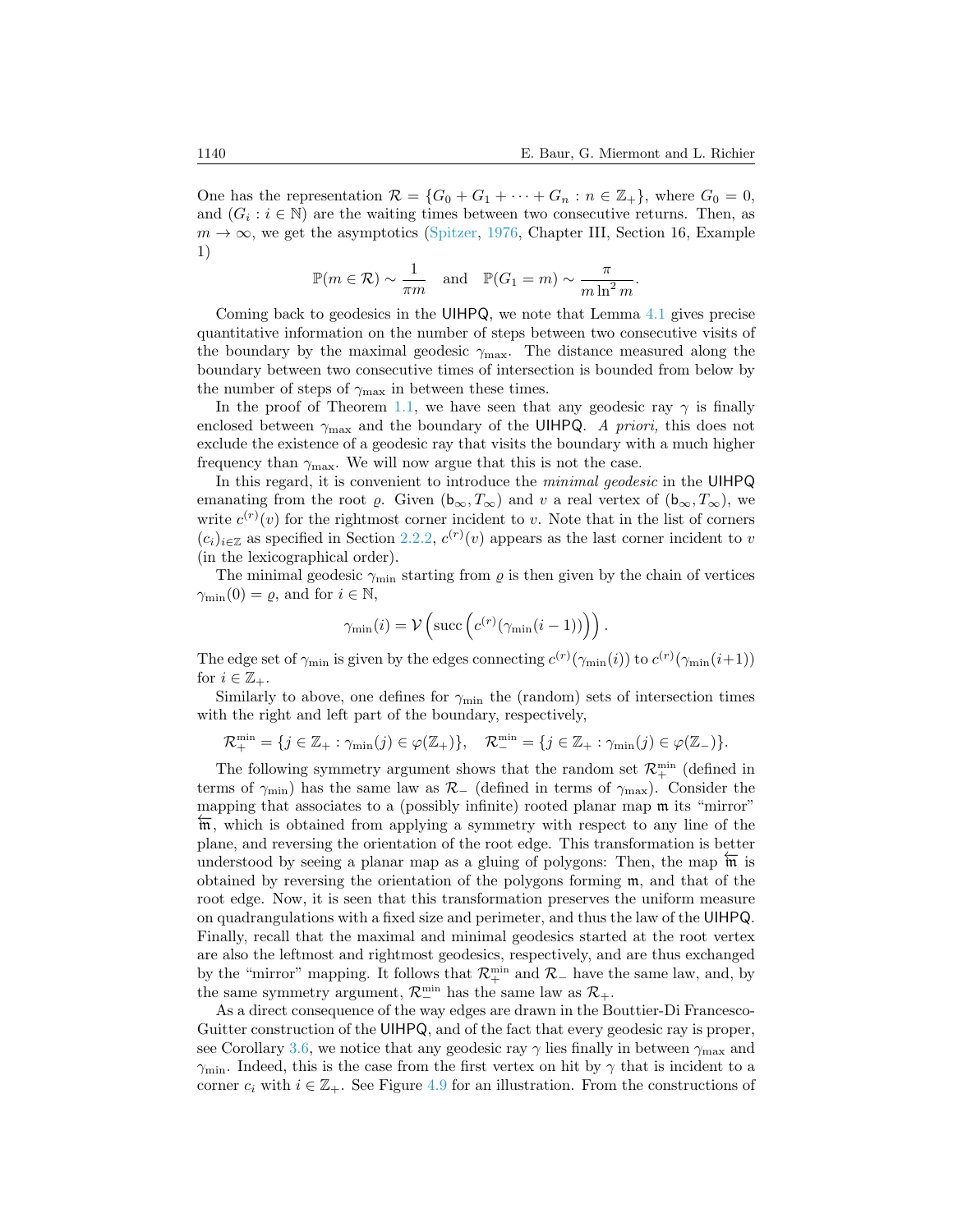$\gamma_{\text{max}}$  and  $\gamma_{\text{min}}$ , we see that  $\mathcal{R}_+$  is a subset of  $\mathcal{R}_+^{\text{min}}$ , and similarly  $\mathcal{R}_-^{\text{min}}$  is a subset of  $\mathcal{R}_-$ .



<span id="page-18-2"></span>FIGURE 4.9. The geodesic  $\gamma$  (black bold) started at the leftmost vertex labeled 2 is enclosed by  $\gamma_{\rm min}$  (green bold) and  $\gamma_{\rm max}$  (red bold) after it first hits the latter (at the topmost vertex labeled  $-1$ ).

We collect our observations in the following proposition, which should be read as an extension to Theorem [1.1.](#page-1-0) For simplicity, we restrict ourselves to geodesic rays emanating from the root vertex; see, however, the remark below the proposition.

<span id="page-18-0"></span>**Proposition 4.3.** Almost surely, for any geodesic ray  $\gamma = (\gamma(i) : i \in \mathbb{Z}_+)$  in the UIHPQ  $Q_{\infty}^{\infty} = \Phi((\mathbf{b}_{\infty}, T_{\infty}))$  started from the root vertex, we have the inclusions

 $\mathcal{R}_+ \cup \mathcal{R}_-^{\min} \subseteq \{i \in \mathbb{Z}_+ : \gamma(i) \in \partial Q_\infty^{\infty}\} \subseteq \mathcal{R}_+^{\min} \cup \mathcal{R}_-.$ 

The random sets  $\mathcal{R}_+$  and  $\mathcal{R}_-^{\min}$  (as well as  $\mathcal{R}_+^{\min}$  and  $\mathcal{R}_-$ ) have the same law. The distance  $\delta$  between two consecutive times in  $\mathcal{R}_+$  (or  $\mathcal{R}_-^{\min}$ ) exhibits the tail behavior  $\mathbb{P}(\delta > m) \sim 1/\ln m$  as  $m \to \infty$ , whereas the distance  $\delta'$  between two consecutive times in  $\mathcal{R}_+^{\min}$  (or  $\mathcal{R}_-$ ) satisfies  $\mathbb{P}(\delta' > m) \sim 1/(3 \ln m)$ .

Remark 4.4. Let  $\gamma = (\gamma(i) : i \in \mathbb{Z}_+)$  be any geodesic ray in the UIHPQ (not necessarily started from the root vertex), and let  $v$  be the first vertex to the right of the root  $\varrho$  which is hit by both  $\gamma$  and  $\gamma_{\text{max}}$ . Let  $n, n' \in \mathbb{Z}_+$  such that  $\gamma(n) =$  $\gamma_{\max}(n') = v$ , and set  $j = n - n'$ . Now consider the shifted geodesic  $\gamma_j(i) = \gamma(i+j)$ ,  $i \geq \max\{0, -j\}.$  On the event of full probability where  $\gamma$ ,  $\gamma_{\text{max}}$  and  $\gamma_{\text{min}}$  are proper, we have the inclusions

 $(\mathcal{R}_+ \cup \mathcal{R}_-^{\min}) \setminus \{0, \ldots, n'\} \subseteq \{i \geq \max\{0, -j\} : \gamma_j(i) \in \partial Q_{\infty}^{\infty}\} \subseteq \mathcal{R}_+^{\min} \cup \mathcal{R}_-.$ 

## <span id="page-18-1"></span>5. Extension to the uniform infinite half-planar triangulation and further remarks

The uniform infinite half-planar triangulation UIHPT is an infinite triangulation of the half-plane. A variation with a simple boundary (i.e., the triangular analog to the UIHPQ<sup>(s)</sup>) was introduced by [Angel](#page-25-5) [\(2005\)](#page-25-5).

In this part, we will argue that the intersection times with the boundary of geodesics in the UIHPT behave in way comparable to that in the UIHPQ. More precisely, it turns out that the right part of the boundary is hit by the maximal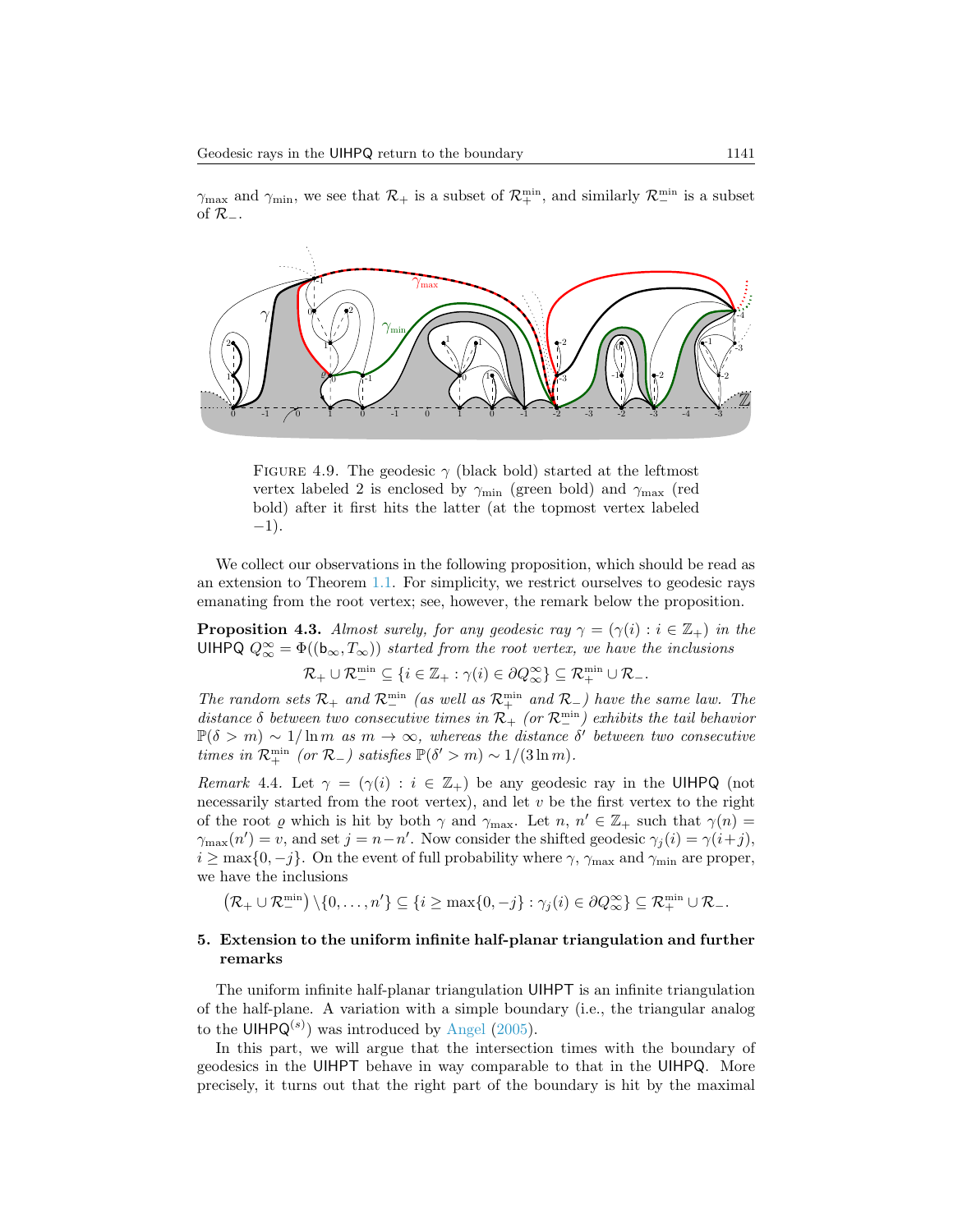geodesic started from the root with exactly the same frequency as in the UIHPQ, whereas the distribution of the hitting times of the left part of the boundary undergoes a slight change.

In order to avoid too much repetition, we will not treat the case of the UIHPT in full detail. We will rather argue that the strategy developed for the UIHPQ applies to the UIHPT as well, and then sketch how the computations have to be modified. Our discussion will therefore lack a certain rigor, but should enable the reader to fill in the remaining details. In order to make a clear distinction to the UIHPQ, some of our quantities considered in this section will be decorated with the tilde sign.

Triangulations, or more generally (rooted and pointed) planar maps with prescribed face valences, can be encoded in terms of labeled trees called mobiles, see [Bouttier et al.](#page-25-6) [\(2004\)](#page-25-6). Let us briefly recall the encoding: First, label each vertex of the map by its distance from the pointed vertex minus the distance from the pointed vertex to the origin of the root edge. Put a new vertex without label in the center of each face. Now walk around each face  $F$  in the clockwise order, and look at each of its incident edges. If for an edge e, the label decreases by 1 when walking clockwise around  $F$ , then connect the endpoint of  $e$  with the larger label to the (unlabeled) vertex in the middle of F. If the labels of the endpoints of e are both equal to n, say, add a *flagged vertex* with flag n in the middle of e and connect the flagged vertex with two new edges to the two central vertices of the faces incident to e. In the third case, that is, for edges where the labels increase when walking around the face  $F$ , do nothing. See Figure [5.10.](#page-19-0) By removing all the original edges of the map together with the pointed vertex, one obtains a mobile, i.e., a plane tree with three types of vertices: labeled and unlabeled vertices, and flagged vertices.

Note that by construction, flagged vertices have degree 2, and unlabeled vertices are in one-to-one correspondence with the faces of the map. Moreover, the degree of the corresponding face equals twice the number of labeled vertices plus the number of flagged vertices that are connected to the unlabeled vertex in the mobile. In particular, an unlabeled vertex associated to a triangular face has either three flagged vertices or a flagged vertex and a labeled vertex incident to it.



<span id="page-19-0"></span>FIGURE 5.10. The construction of a mobile. The black dots represent unlabeled vertices of the mobile. They are put in the centers of the faces of the map. On the left, the bold line represents a mobile edge associated to an edge of the map, which connects a vertex labeled *n* to a vertex labeled  $n - 1$ . On the right, the bold line represents a mobile edge associated to an edge connecting two vertices with label n. The flagged vertex is represented by a lozenge and receives label n, too.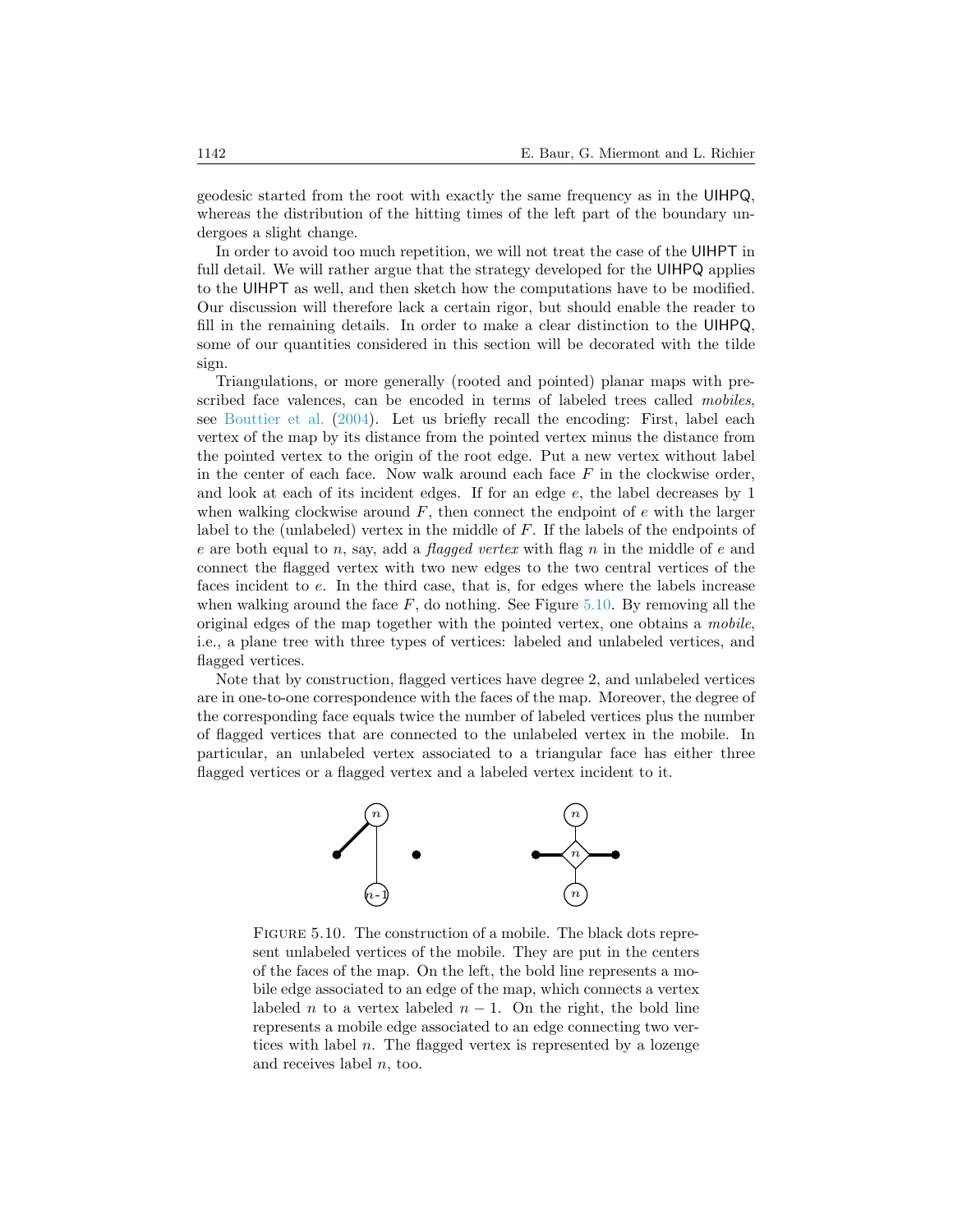

<span id="page-20-0"></span>FIGURE 5.11. The rooting convention. The red arrow represents the root edge of the map, and the green bold arrow is the associated root edge of the mobile.

The root edge of a planar map allows to distinguish a root edge in the mobile, as depicted in Figure [5.11.](#page-20-0) If the root edge of the map connects two vertices with label 0, see the right most case in Figure  $5.11$ , it is convenient to regard the encoding mobile as a pair of *half-mobiles* with root flag 0 each, i.e., mobiles which have one distinguished flagged vertex of degree 1 called the root flag, which receives label 0. There is a bijection between rooted pointed planar maps on the one hand and rooted mobiles and pairs of half-mobiles on the other hand. We refer to [Bouttier](#page-25-6) [et al.](#page-25-6) [\(2004\)](#page-25-6) and [Bouttier and Guitter](#page-25-9) [\(2012\)](#page-25-9) for more details.

In terms of generating functions, prescribing the number of faces of a certain degree k amounts to attach a weight to each face of degree k. For our purpose, we now specialize in triangulations corresponding to the critical weight sequence  $g_k =$  $g_{3,\text{cr}}\delta_3(k)$ , where  $g_{3,\text{cr}} = 2^{-1}3^{-3/4}$ , see, e.g., [Miermont](#page-26-4) [\(2006\)](#page-26-4). In this regard, let  $R_m$ (or  $S_m$ ) denote the corresponding generating function of rooted mobiles (or halfmobiles) with root label (or root flag) 0, which have their labels all strictly larger than  $-m$  and their flags all larger or equal to  $-m$ , cf. [Bouttier and Guitter](#page-25-9) [\(2012\)](#page-25-9). Letting  $R = \lim_{m \to \infty} R_m$  and  $S = \lim_{m \to \infty} S_m$ , an analysis of (6.2) in [Bouttier](#page-25-9) [and Guitter](#page-25-9) [\(2012\)](#page-25-9) shows that  $R = \sqrt{3}$  and  $S = 3^{1/4} (\sqrt{3} - 1)$ , but this will be of no importance here. Note that  $R$  and  $S$  are the partition functions for rooted mobiles with root label 0 and half-mobiles with root flag 0, respectively, subject to  $g_k = g_{3,\text{cr}}\delta_3(k).$ 

In order to motivate our construction of the UIHPT, let us first consider rooted pointed triangulations with a boundary of perimeter  $n \in \mathbb{Z}_+$ . This means that all faces except the root face are triangles, the root face being incident to n edges (loops and multiple edges are allowed). We choose such a triangulation m according to the Boltzmann law  $\rho(\mathfrak{m}) = g_{3,\text{cr}}^{\#F(\mathfrak{m})}/Z$ , where  $F(\mathfrak{m})$  denotes the set of faces of  $\mathfrak{m}$ without the root face (which receives no weight), and  $Z$  is the normalizing partition function. Denote by  $d$  the distance between the pointed vertex of  $\mathfrak{m}$  and the origin of the root edge. Following Section 2.4 of [Bouttier et al.](#page-25-6) [\(2004\)](#page-25-6), we associate to the map a (random) path  $(X^{[n]}(i): 0 \le i \le n)$  that encodes the clockwise sequence of distances minus d between the pointed vertex of the map and the vertices incident to the root face, with  $X^{[n]}(0)$  given by the origin of the root edge (so that  $X^{[n]}(0) = 0$ ).

We decompose the associated mobile around the unlabeled vertex  $v$  lying in the center of the root face of the map. Then each down- or level-step of  $X^{[n]}$  corresponds to a labeled or a flagged vertex, respectively, which is connected to  $v$  by an edge, see Figure [5.10.](#page-19-0) By removing  $v$  and its incident edges, one obtains a sequence of rooted mobiles and half-mobiles. More precisely, a down-step i of  $X^{[n]}$  corresponds to a rooted mobile with root label  $X^{[n]}(i)$ , while a level-step i of  $X^{[n]}$ , that is, an i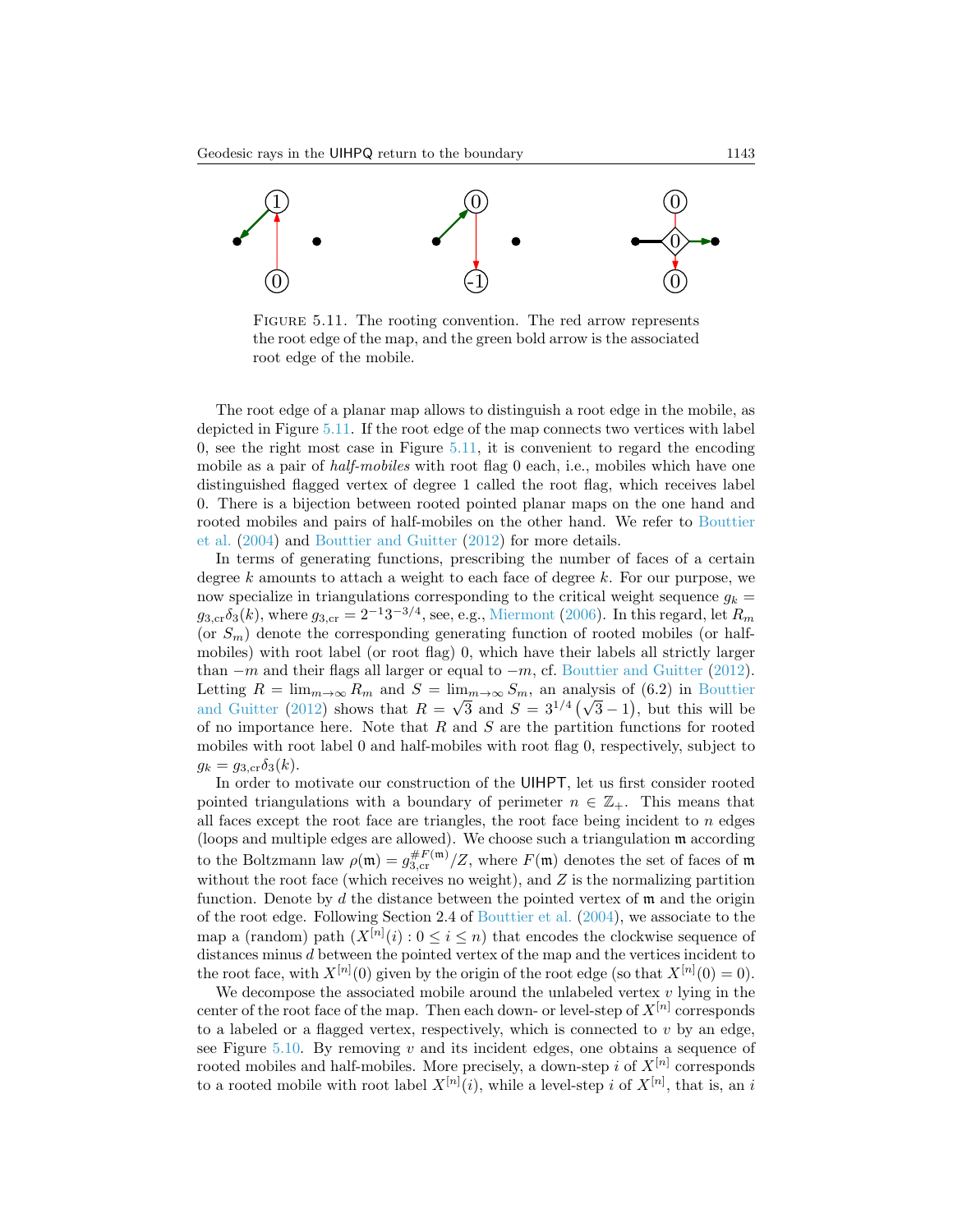with  $X^{[n]}(i+1) = X^{[n]}(i)$ , corresponds to a half-mobile with root flag  $X^{[n]}(i)$ . This decomposition is bijective. Letting  $n$  grow, this incites us to define the following two-sided random walk. Let  $C = 2\sqrt{R} + S$ , and consider  $\tilde{b}_{\infty} = (\tilde{b}_{\infty}(i) : i \in \mathbb{Z})$  with  $\tilde{\mathbf{b}}_{\infty}(0) = 0$ , such that the increments  $(\tilde{\mathbf{b}}_{\infty}(i+1) - \tilde{\mathbf{b}}_{\infty}(i) : i \in \mathbb{Z}_+)$  are i.i.d. with law

$$
\mathbb{P}\left(\tilde{\mathbf{b}}_{\infty}(i+1)-\tilde{\mathbf{b}}_{\infty}(i)=\pm 1\right)=\frac{\sqrt{R}}{C},\quad \mathbb{P}\left(\tilde{\mathbf{b}}_{\infty}(i+1)-\tilde{\mathbf{b}}_{\infty}(i)=0\right)=\frac{S}{C},
$$

and  $(\tilde{\mathbf{b}}_{\infty}(i): i \in \mathbb{Z}_-)$  is an i.i.d. copy of  $(\tilde{\mathbf{b}}_{\infty}(i): i \in \mathbb{Z}_+)$ . One can show that for fixed  $\ell \in \mathbb{N}$ , there is the convergence

$$
\left(X^{[n]}([i]): -\ell \leq i \leq \ell\right) \xrightarrow[n \to \infty]{(d)} \left(\tilde{\mathbf{b}}_{\infty}(i): -\ell \leq i \leq \ell\right),
$$

with [i] denoting the representative of i modulo n in  $\{0, \ldots, n-1\}$ .

We proceed now similarly to the construction of the UIHPQ: Conditionally on **b**<sub>∞</sub>, we identify **b**<sub>∞</sub> with  $\mathbb{Z}$  equipped with the labels (**b**<sub>∞</sub>(*i*) : *i* ∈  $\mathbb{Z}$ ), and graft independently to each down-step  $i \in DS(\tilde{b}_{\infty})$  a mobile  $\theta$  in the upper half-plane with root label  $\tilde{\mathbf{b}}_{\infty}(i)$ , distributed according to the Boltzmann measure  $\rho^{(R)}(\theta) =$  $g_{3,\text{cr}}^{\# \bullet (\theta)}/R$  (where  $\bullet (\theta)$  denotes the set of unlabeled vertices of  $\theta$ ). Moreover, writing  $\mathsf{LS}(\tilde{\mathsf{b}}_{\infty})$  for the set of level-steps of  $\tilde{\mathsf{b}}_{\infty}$ , we graft to each  $i \in \mathsf{LS}(\tilde{\mathsf{b}}_{\infty})$  independently a half-mobile  $\theta'$  with root flag  $\tilde{b}_{\infty}(i)$ , distributed according to  $\rho^{(S)}(\theta') = g_{3,\text{cr}}^{\# \bullet(\theta')} / S$ . We obtain what we call a *uniform infinite mobile bridge*  $(\tilde{b}_{\infty}, \tilde{T}_{\infty})$ , where  $\tilde{T}_{\infty}$  is now a collection of independent mobiles and half-mobiles associated to the downand level-steps of  $b_{\infty}$ , respectively.

Each realization of  $(\mathfrak{b}_{\infty}, T_{\infty})$  is naturally embedded in the upper-half plane, similarly to the description in Section [2.2.2.](#page-4-0) Recall that mobiles and half-mobiles come with three types of vertices. We call here a labeled vertex of a mobile or a half-mobile a *real vertex*, and a real corner (of the embedding) is a corner in the upper half-plane incident to a real vertex. Note that flagged vertices are not real vertices.

We write  $(c_i)_{i\in\mathbb{Z}}$  for the sequence of real corners in the left-to-right order, again with  $c_0$  being the leftmost corner incident to the root vertex. As in the construction of the UIHPQ, we now connect each real corner  $c_i$  to its successor, that is the first corner among  $c_{i+1}, c_{i+2}, \ldots$  with label  $\ell(c_i) - 1$ . Additionally, we connect both corners of the flagged vertices to the corresponding next real corner in the contour order with the same label. See Figure [5.12](#page-22-0) for an illustration.

We finally erase the unlabeled vertices and the flagged vertices, interpreting the two outgoing arcs from a flagged vertex which we added as a single edge. We also erase all the edges and non-real vertices that stem from the representation of  $(\tilde{b}_{\infty}, \tilde{T}_{\infty})$  in the plane. We obtain what we call the *uniform infinite half-planar triangulation* UIHPT. The bi-infinite line  $\mathbb Z$  can again be identified with the boundary of the UIHPT. In particular, it makes sense to speak of the left or right part of the boundary. We root the UIHPT according to the convention described in Section [2.2.3.](#page-6-0)

Remark 5.1. We stress that the above construction does not make use of the particular form of the weight sequence and can therefore be carried through for maps corresponding to other critical or sub-critical Boltzmann weights. For the choice  $g_k = (1/12)\delta_4(k)$ , we rediscover the construction of the UIHPQ as described in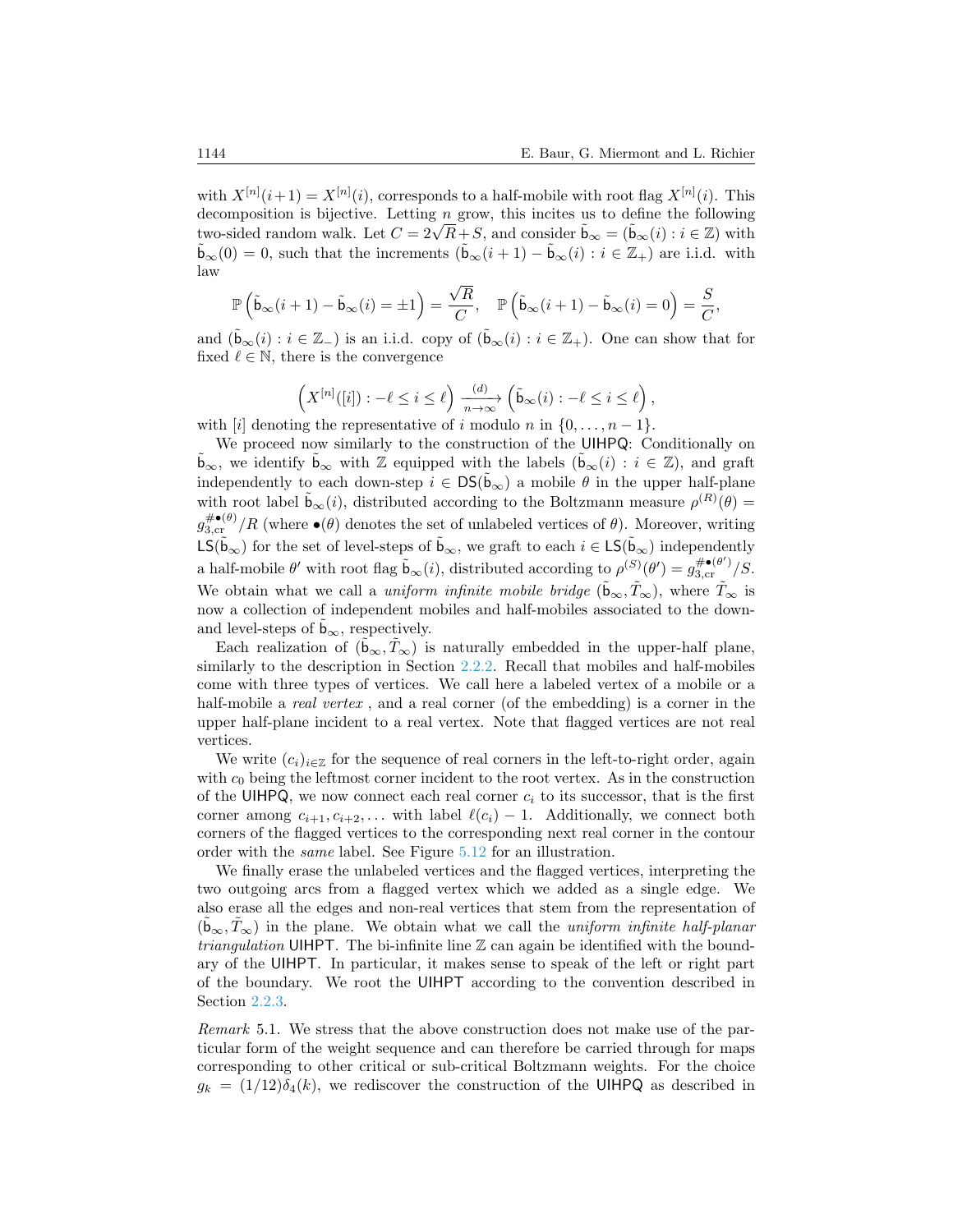Section [2.2.2.](#page-4-0) Note that for bipartite maps, we have  $S = 0$ , i.e., there are no half-mobiles.

We may now define maximal (and minimal) geodesics in the UIHPT. Note that vertices of the UIHPT correspond to real vertices of the encoding. Analogously to the UIHPQ, the maximal geodesic started at vertex  $v$  is given by the infinite chain of vertices which are incident to the iterated successors of the leftmost real corner c belonging to v.



Figure 5.12. The construction of the UIHPT from an infinite mobile bridge, with its maximal geodesic  $\tilde{\gamma}_{\text{max}}$ .

<span id="page-22-0"></span>Similarly, by starting from the rightmost corner, we define the minimal geodesic emanating from v, and we write  $\tilde{\gamma}_{\text{max}}$  (or  $\tilde{\gamma}_{\text{min}}$ ) for the maximal (or minimal) geodesic starting from the root vertex. Moreover, we let  $\tilde{\mathcal{R}}_+$  and  $\tilde{\mathcal{R}}_-$  (or  $\tilde{\mathcal{R}}_+^{\min}$  and  $(\tilde{\mathcal{R}}_{-n}^{\min})$  denote the set of intersection times of  $\tilde{\gamma}_{\max}$  (or  $\tilde{\gamma}_{\min}$ ) with the right and left part of the boundary, respectively.

For characterizing  $\mathcal{R}_+$  and  $\mathcal{R}_-$  as regenerative sets, we may argue as in the case of the UIHPQ. For  $j \in \mathbb{Z}_+$ , let

$$
\tilde{\Delta}_j = \max_{i \in \text{DS}(\tilde{\mathbf{b}}_{\infty}) \cup \text{LS}(\tilde{\mathbf{b}}_{\infty}) \cap [H_j, H_{j+1})} - \left(\min_{u \in V(\tilde{T}_{\infty}(i))} \ell_i(u) + j\right).
$$

Here,  $H_j = H_j(\tilde{b}_{\infty})$ , and in hopefully obvious notation,  $\tilde{T}_{\infty}(i)$  is the mobile (in the case  $i \in \text{DS}(\tilde{\mathbf{b}}_{\infty})$  or half-mobile (in the case  $i \in \text{LS}(\tilde{\mathbf{b}}_{\infty})$ ) grafted to the vertex i, and  $\ell_i(u)$  for  $u \in V(\tilde{T}_{\infty}(i))$  represents its label. By replacing  $H_j$  with  $H'_j$ , we define  $\tilde{\Delta}'_j$  in a similar fashion.

**Proposition 5.2.** We have for  $m \in \mathbb{N}$ ,

$$
\mathbb{P}\left(\tilde{\Delta}_0 \ge m\right) = \frac{1}{m+1}, \quad \text{and} \quad \mathbb{P}\left(\tilde{\Delta}'_0 \ge m\right) = \frac{1}{m+2}.
$$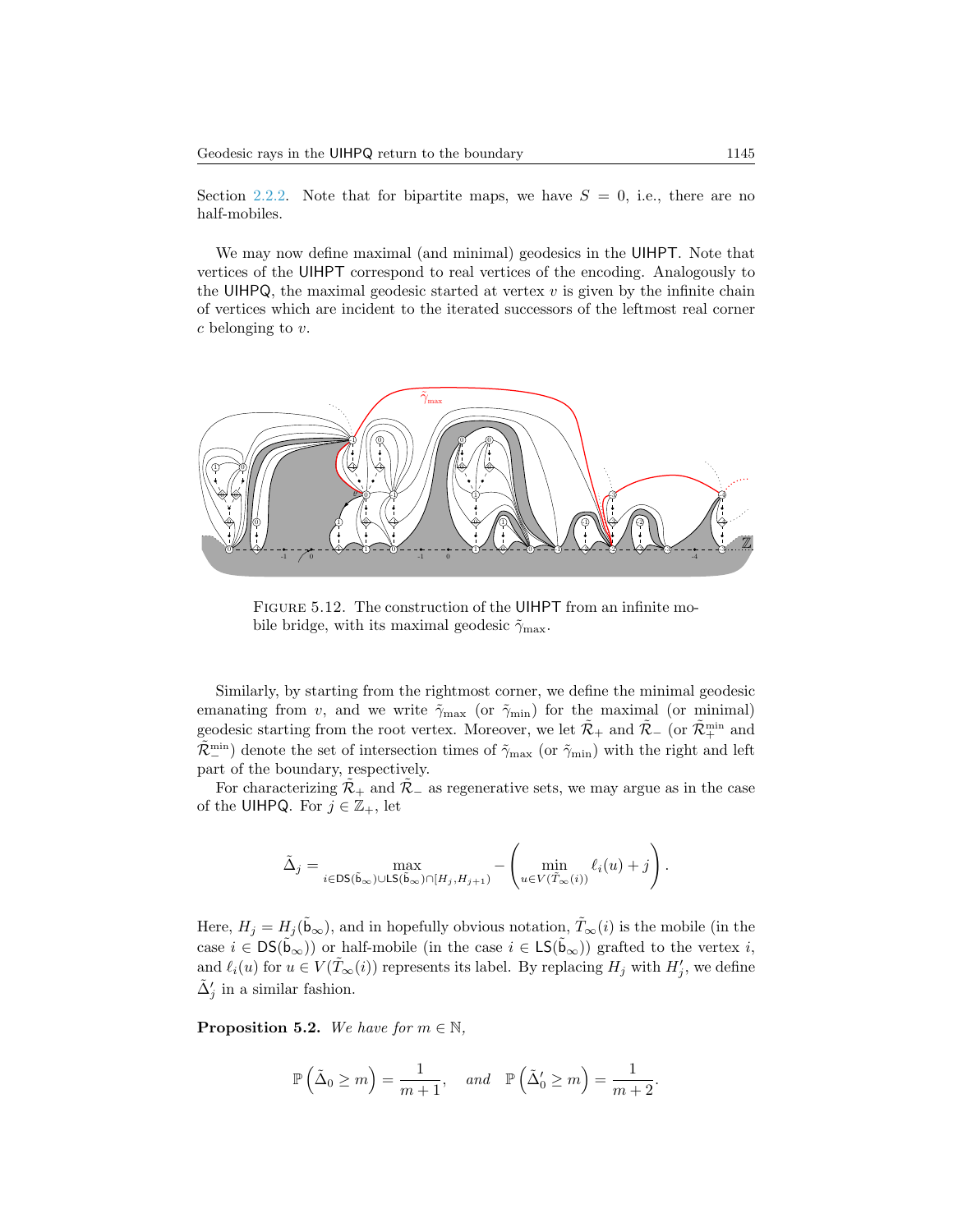*Proof*: We first look at  $\tilde{\Delta}_0$ . Let  $m \in \mathbb{N}$ . Put  $\tilde{g}(m) = 1 - \mathbb{P}(\tilde{\Delta}_0 \ge m)$ . The arch decomposition corresponding to [\(3.1\)](#page-9-2) reads

$$
\tilde{g}(m) = \sum_{k=0}^{\infty} \left( \sum_{k'=0}^{\infty} \left( \frac{S_m}{C} \right)^{k'} \frac{\sqrt{R}}{C} \tilde{g}(m+1) \right)^k \sum_{\ell=0}^{\infty} \left( \frac{S_m}{C} \right)^{\ell} \frac{\sqrt{R}}{C} \frac{R_m}{R}
$$

$$
= \frac{1}{1 - \left( \frac{1}{1 - \frac{S_m}{C}} \frac{\sqrt{R}}{C} \right) \tilde{g}(m+1)} \frac{1}{1 - \frac{S_m}{c}} \frac{\sqrt{R}}{C} \frac{R_m}{R};
$$

see Figure [5.13.](#page-23-0) The formula for  $\tilde{g}$  is equivalent to



FIGURE 5.13. The decomposition of the probability  $\tilde{g}(m)$ .

<span id="page-23-1"></span><span id="page-23-0"></span>
$$
\tilde{g}(m)\left(\frac{C}{\sqrt{R}} - \frac{S_m}{S} \frac{S}{\sqrt{R}} - \tilde{g}(m+1)\right) = \frac{R_m}{R}.\tag{5.1}
$$

We note along the way that the last expression is universal, in the sense that it does not depend on the particular choice of the Boltzmann weights  $(g_k)_{k\in\mathbb{N}}$ .

Back to the triangular case, by letting  $y \uparrow 1$  in (6.8) of [Bouttier and Guitter](#page-25-9) [\(2012\)](#page-25-9), which corresponds to the choice of  $g_3 = g_{3,\text{cr}}$ , we obtain the relations

$$
\frac{R_m}{R} = \frac{m(m+2)}{(m+1)^2}, \quad \frac{S_m}{S} = 1 - \frac{g_3 R^2}{S} \frac{2}{(m+1)(m+2)}, \quad m \in \mathbb{N}.
$$

Since  $C = 2\sqrt{R} + S$  and  $2g_{3,\text{cr}}R^{3/2} = 1$ , see (6.7) of [Bouttier and Guitter](#page-25-9) [\(2012\)](#page-25-9), Equation  $(5.1)$  turns into

$$
\tilde{g}(m)\left(2+\frac{1}{(m+1)(m+2)}-\tilde{g}(m+1)\right)=\frac{m(m+2)}{(m+1)^2},\,
$$

or, with  $\tilde{f}(m) = 1 - \tilde{g}(m)$ ,

<span id="page-23-2"></span>
$$
\tilde{f}(m) - \tilde{f}(m+1) + \tilde{f}(m)\tilde{f}(m+1) + \frac{\tilde{f}(m) - 1}{(m+1)(m+2)} = \frac{1}{(m+1)^2}.
$$
\n(5.2)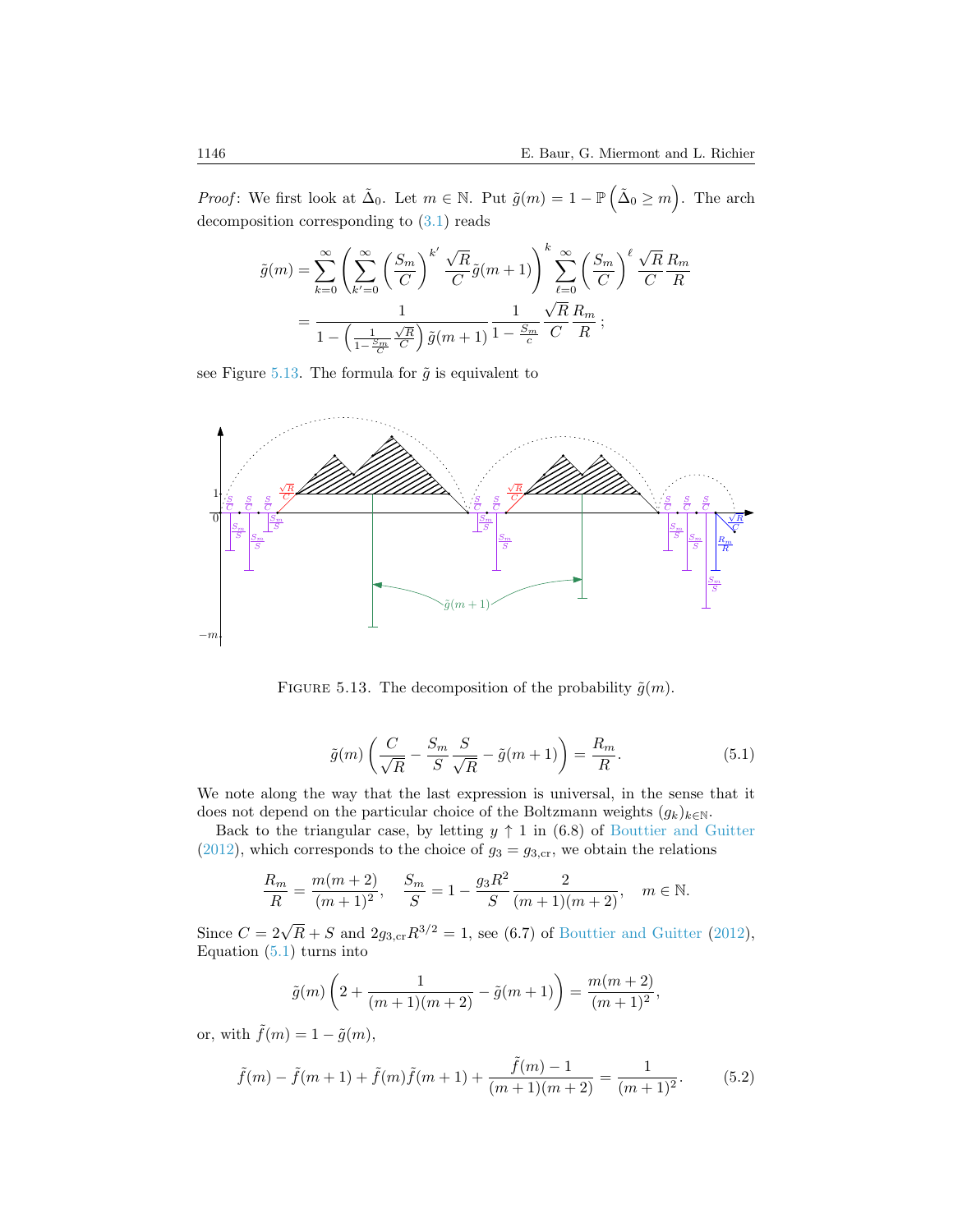Of course, the last display resembles very much Equation  $(3.3)$  for f, and in fact,  $\tilde{f}(m) = 1/(m+1)$  is also a solution of [\(5.2\)](#page-23-2). Rewriting (5.2) as

$$
\tilde{f}(m+1) = \frac{(m+1)^2 \tilde{f}(m) - 1}{(m+1)^2 (1 - \tilde{f}(m))} - \frac{1}{(m+1)(m+2)},
$$

we check with the same arguments as in the proof of Lemma [3.2](#page-10-4) that  $\tilde{f}(m)$  =  $1/(m+1)$  is the only solution of  $(5.2)$  with  $\tilde{f}(m) \in (0,1)$  for  $m \in \mathbb{N}$ ,  $\tilde{f}(0) = 1$  and lim<sub>m→∞</sub>  $\tilde{f}(m) = 0$ . This shows  $\mathbb{P}(\tilde{\Delta}_0 \geq m) = 1/(m+1)$ , as claimed. The law of  $\tilde{\Delta}'_0$  is now computed as in the proof of Proposition [3.1,](#page-9-0) using

$$
\mathbb{P}\left(\tilde{\Delta}_0 < m\right) = \mathbb{P}\left(\tilde{\Delta}'_0 < m\right) \frac{R_m}{R} = \mathbb{P}\left(\tilde{\Delta}'_0 < m\right) \frac{m(m+2)}{(m+1)^2}.
$$

With the last proposition at hand, we obtain with the arguments given in the proof of Proposition [3.4](#page-13-1) that

$$
\mathbb{P}\left(i \in \tilde{\mathcal{R}}_{+}\right) = \frac{1}{i+1}, \quad \mathbb{P}\left(i \in \tilde{\mathcal{R}}_{-}\right) = \frac{2}{i+2}, \quad i \in \mathbb{Z}_{+}.
$$

In particular, we again deduce that  $\tilde{\gamma}_{\text{max}}$  hits both parts of the boundary in the UIHPT infinitely many times. More precisely, comparing the last display with the analogous results obtained for  $\mathcal{R}_+$  and  $\mathcal{R}_-$ , we conclude that the intersection times of  $\tilde{\gamma}_{\text{max}}$  with the right part of the boundary have exactly the same distribution as the corresponding times of  $\gamma_{\text{max}}$  in the UIHPQ. On the contrary, the maximal geodesic visits the left part of the boundary slightly more often in the UIHPQ than in the UIHPT.

A symmetry argument similar to above shows that  $\tilde{\mathcal{R}}_{+}^{\min}$  has the same law as  $\tilde{\mathcal{R}}_{-}$ , and we have the inclusions  $\tilde{\mathcal{R}}_{+} \subset \tilde{\mathcal{R}}_{+}^{\min}$  and  $\tilde{\mathcal{R}}_{-}^{\min} \subset \tilde{\mathcal{R}}_{-}$ . Using that  $\tilde{\gamma}_{\max}$  is proper and hits both parts of the boundary infinitely many times, we deduce from arguments very close to those in the proof of Corollary [3.6](#page-14-0) that almost surely, all geodesic rays in the UIHPT are proper. Finally, adapting the arguments leading to Theorem [1.1](#page-1-0) and Proposition [4.3,](#page-18-0) we arrive at the following theorem, whose details of proof we leave to the reader. We write  $\tilde{Q}^{\infty}_{\infty}$  for the UIHPT constructed in terms of an uniform infinite mobile bridge  $(\mathfrak{b}_{\infty}, \tilde{T}_{\infty})$ .

<span id="page-24-0"></span>**Theorem 5.3.** On a set of full probability, the following holds in the UIHPT  $\tilde{Q}_{\infty}^{\infty}$ : Every geodesic ray hits the boundary of the UIHPT infinitely many times. Moreover, if  $\gamma = (\gamma(i) : i \in \mathbb{Z}_+)$  is a geodesic ray emanating from the root vertex, we have the inclusions

$$
\tilde{\mathcal{R}}_+ \cup \tilde{\mathcal{R}}_-^{\min} \subseteq \{ i \in \mathbb{Z}_+ : \gamma(i) \in \partial \tilde{Q}_\infty^{\infty} \} \subseteq \tilde{\mathcal{R}}_+^{\min} \cup \tilde{\mathcal{R}}_-.
$$

The random sets  $\tilde{\mathcal{R}}_+$  and  $\tilde{\mathcal{R}}_-^{\min}$  (as well as  $\tilde{\mathcal{R}}_+^{\min}$  and  $\tilde{\mathcal{R}}_-$ ) have the same law. The distance  $\delta$  between two consecutive times in  $\tilde{\mathcal{R}}_+$  (or  $\tilde{\mathcal{R}}_-^{\min}$ ) exhibits the tail behavior  $\mathbb{P}(\delta > m) \sim 1/\ln m$  as  $m \to \infty$ , whereas the distance  $\delta'$  between two consecutive times in  $\tilde{\mathcal{R}}_+^{\min}$  (or  $\tilde{\mathcal{R}}_-$ ) satisfies  $\mathbb{P}(\delta' > m) \sim 1/(2 \ln m)$ .

Concluding remarks. Angel constructed in [Angel](#page-25-5) [\(2005\)](#page-25-5) the uniform infinite triangulation with an infinite simple boundary, and we expect that Theorem [5.3](#page-24-0) can be transferred to the model of Angel by a pruning procedure, as in the case of the UIHPQ<sup>(s)</sup>. Moreover, since the above construction of the UIHPT (or the UIHPQ) can be extended to general limits of critical or sub-critical Boltzmann maps, the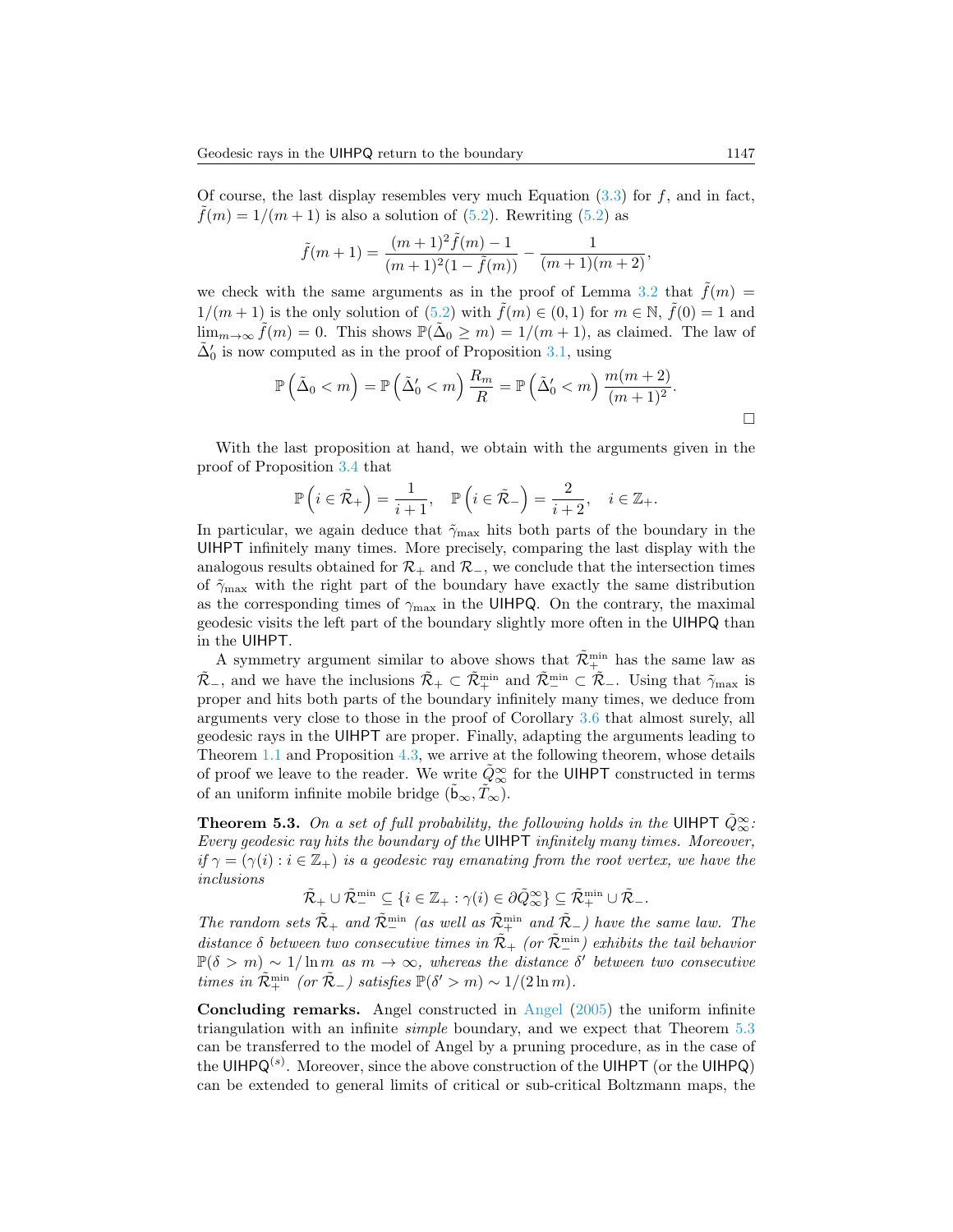same methods can in principle be applied to study the intersection of geodesic rays with the boundary for the full class of models obtained in this way.

However, as it should be clear from Remark [3.5,](#page-13-0) intersection properties of geodesics as studied in this paper are delicate, and our approach requires exact calculations (or at least non-asymptotic bounds). In the pure quadrangular and triangular cases at criticality, the expressions for  $R_m$  and  $S_m$  are particularly simple, so that we can compute the laws of  $\Delta_0$  and  $\tilde{\Delta}_0$  explicitly. See (5.11) of [Bouttier](#page-25-9) [and Guitter](#page-25-9) [\(2012\)](#page-25-9) for the general form of  $R_m$ , which involves so-called Hankel determinants. For a more general treatment, Equation [\(5.1\)](#page-23-1) is model-independent and may serve as a starting point for further investigations.

#### Acknowledgements

We would like to thank Nicolas Curien for asking us whether geodesic rays in the UIHPQ intersect the boundary infinitely often. Moreover, we thank Jérémie Bouttier for a helpful discussion, and the referee for pointing us to [Chassaing and](#page-25-10) [Durhuus](#page-25-10) [\(2006,](#page-25-10) Proposition 2.4).

#### References

- <span id="page-25-5"></span>O. Angel. Scaling of percolation on infinite planar maps, I.  $ArXiv$  Mathematics e-prints (2005). [arXiv: 0501006.](http://arxiv.org/abs/math/0501006)
- <span id="page-25-3"></span>O. Angel and N. Curien. Percolations on random maps I: Half-plane models. Ann. Inst. Henri Poincaré Probab. Stat. 51 (2), 405–431 (2015). [MR3335009.](http://www.ams.org/mathscinet-getitem?mr=MR3335009)
- <span id="page-25-1"></span>O. Angel and O. Schramm. Uniform infinite planar triangulations. Comm. Math. Phys. 241 (2-3), 191–213 (2003). [MR2013797.](http://www.ams.org/mathscinet-getitem?mr=MR2013797)
- <span id="page-25-7"></span>E. Baur, G. Miermont and G. Ray. Classification of scaling limits of uniform quadrangulations with a boundary.  $ArXiv$  Mathematics e-prints (2016). [arXiv:](http://arxiv.org/abs/1608.01129) [1608.01129.](http://arxiv.org/abs/1608.01129)
- <span id="page-25-6"></span>J. Bouttier, P. Di Francesco and E. Guitter. Planar maps as labeled mobiles. Electron. J. Combin. 11 (1), Research Paper 69, 27 (2004). [MR2097335.](http://www.ams.org/mathscinet-getitem?mr=MR2097335)
- <span id="page-25-9"></span>J. Bouttier and E. Guitter. Planar maps and continued fractions. Comm. Math. Phys. 309 (3), 623–662 (2012). [MR2885603.](http://www.ams.org/mathscinet-getitem?mr=MR2885603)
- <span id="page-25-0"></span>A. Caraceni and N. Curien. Geometry of the uniform infinite half-planar quadrangulation. ArXiv Mathematics e-prints (2015). [arXiv: 1508.00133.](http://arxiv.org/abs/1508.00133)
- <span id="page-25-10"></span>P. Chassaing and B. Durhuus. Local limit of labeled trees and expected volume growth in a random quadrangulation. Ann. Probab. 34 (3), 879–917 (2006). [MR2243873.](http://www.ams.org/mathscinet-getitem?mr=MR2243873)
- <span id="page-25-2"></span>N. Curien, L. Ménard and G. Miermont. A view from infinity of the uniform infinite planar quadrangulation. ALEA Lat. Am. J. Probab. Math. Stat. 10 (1), 45–88 (2013). [MR3083919.](http://www.ams.org/mathscinet-getitem?mr=MR3083919)
- <span id="page-25-4"></span>N. Curien and G. Miermont. Uniform infinite planar quadrangulations with a boundary. Random Structures Algorithms  $47$  (1), 30–58 (2015). [MR3366810.](http://www.ams.org/mathscinet-getitem?mr=MR3366810)
- <span id="page-25-11"></span>W. Feller. An introduction to probability theory and its applications. Vol. I. Third edition. John Wiley & Sons, Inc., New York-London-Sydney (1968). [MR0228020.](http://www.ams.org/mathscinet-getitem?mr=MR0228020)
- <span id="page-25-8"></span>P. Flajolet and R. Sedgewick. Analytic combinatorics. Cambridge University Press, Cambridge (2009). ISBN 978-0-521-89806-5. [MR2483235.](http://www.ams.org/mathscinet-getitem?mr=MR2483235)